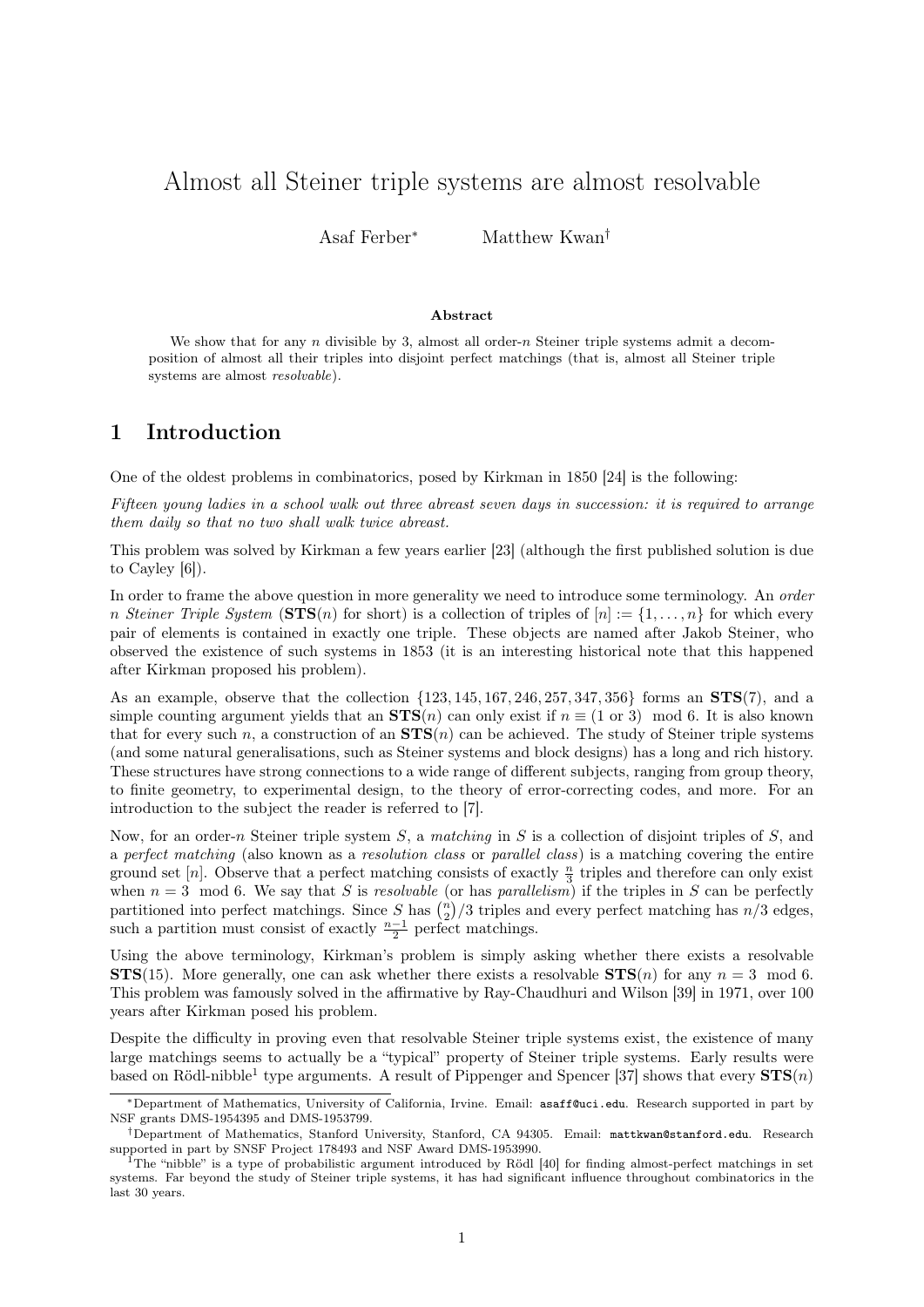contains disjoint matchings of size  $n - o(n)$  which cover a  $(1 - o(1))$ -fraction of its triples, and Alon, Kim and Spencer [\[1\]](#page-19-2) later proved that every  $STS(n)$  contains at least one matching which covers all but at most  $O(n^{1/2} \log^{3/2} n)$  elements. More recently, building on the breakthrough work of Keevash [\[19\]](#page-20-3) concerning existence and completion of block designs, Kwan [\[31\]](#page-20-4) proved that if  $n = 3 \mod 6$ , then almost all (meaning a  $(1 - o(1))$ -fraction of) order-n Steiner triple systems have a perfect matching. In fact, almost every  $\text{STS}(n)$  has  $((1 - o(1))n/(2e^2))^{n/3}$  different perfect matchings. This proof was adapted by Morris [\[36\]](#page-20-5) to show that almost every  $\text{STS}(n)$  has  $\Omega(n)$  disjoint perfect matchings. We would go so far as to make the following conjecture:

<span id="page-1-0"></span>**Conjecture 1.1.** For  $n = 3 \mod 6$ , almost every  $STS(n)$  is resolvable.

We remark that in [Conjecture 1.1,](#page-1-0) "almost every" certainly cannot be replaced with "every": Bryant and Horsley [\[4\]](#page-19-3) proved that for infinitely many  $n = 3 \mod 6$  there exist Steiner triple systems with not even a single perfect matching.

Of course, [Conjecture 1.1](#page-1-0) and the aforementioned result of Kwan are really about random Steiner triple systems: we are trying to understand properties that hold a.a.s.<sup>[2](#page-1-1)</sup> in a uniformly random  $\text{STS}(n)$ . This turns out to be surprisingly difficult: despite the enormous advances in the theory of random combinatorial structures since the foundational work of Erdős and Rényi [\[10\]](#page-19-4), almost none of the available tools seem to be applicable to random Steiner triple systems. Random Steiner triple systems lack independence or any kind of recursive structure, which rules out many of the techniques used to study Erdős–Rényi random graphs and random permutations, and there is basically no freedom to make local changes, which precludes the use of "switching" techniques often used in the study of random regular graphs (see for example [\[29\]](#page-20-6)). It is not even clear how to study a random  $\mathbf{STS}(n)$  empirically: in an attempt to find an efficient algorithm to generate a random  $STS(n)$ , Cameron [\[5\]](#page-19-5) designed a Markov chain on Steiner triple systems, but he was not able to determine whether this chain was connected. As far as we know, before the work of Kwan [\[31\]](#page-20-4), the only nontrivial fact known to hold for a random  $STS(n)$  was that it a.a.s. has trivial automorphism group, a fact proved by Babai [\[2\]](#page-19-6) using a direct (and rather coarse) counting argument.

Building on the ideas in [\[31\]](#page-20-4), introducing the sparse regularity method and extending a random partitioning argument from [\[11\]](#page-19-7), in this paper we prove the following "asymptotic" version of [Conjecture 1.1,](#page-1-0) adding to the short list of known facts about random Steiner triple systems.

<span id="page-1-2"></span>**Theorem 1.2.** Let S be a uniformly random  $STS(n)$ , where  $n = 3 \mod 6$ . Then a.a.s. S has  $(1/2 - o(1))n$  disjoint perfect matchings.

Our proof of [Theorem 1.2](#page-1-2) is based on tools and intuition from random hypergraph theory. We conclude this introduction with a brief discussion of random hypergraphs and some related work.

For  $k \geq 2$ , a k-uniform hypergraph H (or a k-graph for short) is a pair  $H = (V, E)$ , where V is a finite set of vertices and  $E \subseteq {V \choose k}$  is a family of k-element subsets of V, referred to as *edges*. The existence of perfect matchings is one of the most central questions in the theory of graphs and hypergraphs. In the case of graphs (that is, 2-uniform hypergraphs), the problem of finding a perfect matching (if one exists) is relatively simple, but the analogous problem in the hypergraph setting is known to be NP-hard (see [\[18\]](#page-20-7)). Therefore, a main theme in extremal and probabilistic combinatorics is to investigate sufficient conditions for the existence of perfect matchings in hypergraphs. The results which are most relevant to our paper are those regarding the problem of finding perfect matchings in random hypergraphs.

Let  $H^k(n, p)$  be the (binomial) random k-uniform hypergraph distribution on the vertex set  $V(H) = [n]$ , where each k-set  $X \in \binom{[n]}{k}$  is included as an edge with probability p independently. A main problem in this area was to find a "threshold" function  $q(n)$  for the property of containing a perfect matching. That is, to find a function q for which, when  $G \sim H^k(n, p)$ , we have

$$
\Pr[\mathbf{G} \text{ contains a perfect matching}] \rightarrow \begin{cases} 1 & \text{if } p(n)/q(n) \rightarrow \infty \\ 0 & \text{if } p(n)/q(n) \rightarrow 0. \end{cases}
$$

Following a long line of work, the most significant development in this area is the celebrated work of Johansson, Kahn and Vu [\[17\]](#page-20-8) where they showed that  $q(n) = \log n/n$  defines a threshold function

<span id="page-1-1"></span><sup>&</sup>lt;sup>2</sup>By "asymptotically almost surely", or "a.a.s.", we mean that the probability of an event is  $1 - o(1)$ . Here and for the rest of the paper, asymptotics are as  $n \to \infty$ .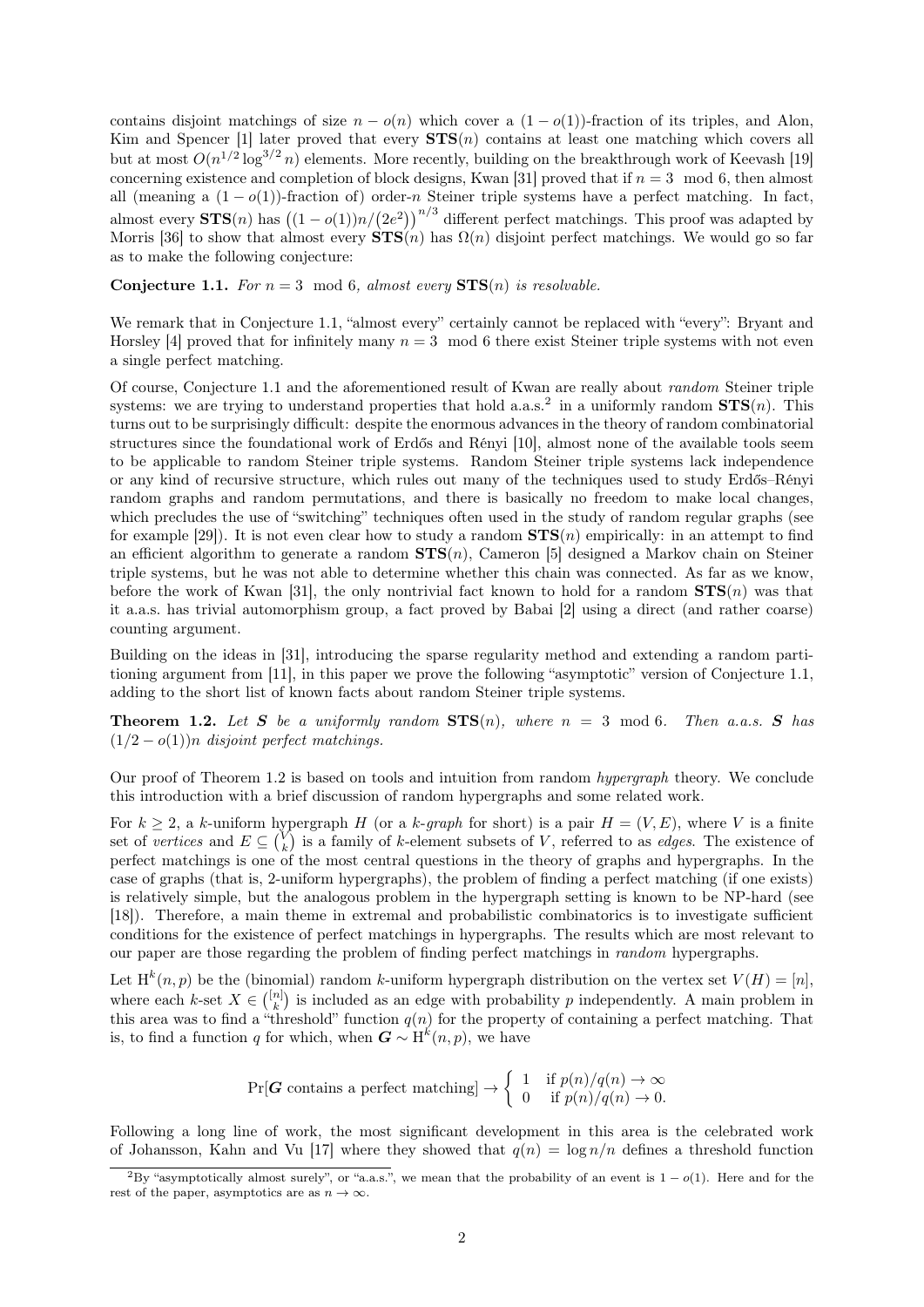for this property. Two other relevant results are those of Frieze and Krivelevich [\[13\]](#page-19-8) and its variant due to Ferber, Kronenberg and Long [\[11\]](#page-19-7) which establish a way to find "many" edge-disjoint perfect matchings/Hamiltonian cycles in random (hyper)graphs based on some pseudorandom properties and a random partitioning argument.

### 1.1 Structure of the paper

The structure of the paper is as follows. In [Section 2](#page-2-0) we review the methods introduced in [\[31\]](#page-20-4) for studying random Steiner triple systems via the triangle removal process, and present one new lemma for studying monotone decreasing properties. In [Section 3](#page-4-0) we outline the general approach of the proof, stating some properties that we will use to pack perfect matchings and that we will be able to show hold a.a.s. in a random Steiner triple system.

Before turning to the proof of [Theorem 1.2,](#page-1-2) in [Section 4](#page-7-0) we discuss the sparse regularity lemma for hypergraphs and some auxiliary lemmas for applying it, and in [Section 5](#page-10-0) we discuss some lemmas for finding almost-perfect matchings in hypergraphs.

The proof of [Theorem 1.2](#page-1-2) itself appears in [Sections 6](#page-11-0) and [7.](#page-14-0) In [Section 6](#page-11-0) we prove that certain properties suffice for packing perfect matchings, and in [Section 7](#page-14-0) we show that these properties a.a.s. hold in random Steiner triple systems.

Finally, in [Section 8](#page-18-0) we have some concluding remarks, and in [Appendix A](#page-21-2) we explain how to generalise Conlon, Gowers, Samotij and Schacht's proof [\[8\]](#page-19-9) of the so-called KŁR conjecture to "linear" hypergraphs. This will be a key tool in our proof.

### 1.2 Notation

We use standard asymptotic notation throughout, as follows. For functions  $f = f(n)$  and  $g = g(n)$ , we write  $f = O(g)$  to mean that there is a constant C such that  $|f| \leq C|g|$ ,  $f = \Omega(g)$  to mean that there is a constant  $c > 0$  such that  $f(n) \ge c|g(n)|$  for sufficiently large n,  $f = \Theta(g)$  to mean that that  $f = O(g)$ and  $f = \Omega(g)$ , and  $f = o(g)$  to mean that  $f/g \to 0$  as  $n \to \infty$ . Also, following [\[20\]](#page-20-9), the notation  $f = 1 \pm \varepsilon$ means  $1 - \varepsilon \le f \le 1 + \varepsilon$ .

We also use standard graph theory notation:  $V(G)$  and  $E(G)$  are the sets of vertices and (hyper)edges of a (hyper)graph G, and  $v(G)$  and  $e(G)$  are the cardinalities of these sets. The subgraph of G induced by a vertex subset U is denoted  $G[U]$ , the degree of a vertex v is denoted  $deg_G(v)$ , and the subgraph obtained by deleting v is denoted  $G - v$ . Given a subset of vertices  $U \subseteq V(G)$  and any vertex  $v \in V(G)$ , we let  $\deg_U(v)$  denote the degree of v into the subset U (that is, the number of edges consisting of v and some vertices of  $U$ ).

For a positive integer n, we write [n] for the set  $\{1, 2, \ldots, n\}$ . For a real number x, the floor and ceiling functions are denoted  $|x| = \max\{i \in \mathbb{Z} : i \leq x\}$  and  $[x] = \min\{i \in \mathbb{Z} : i \geq x\}$ . We will however mostly omit floor and ceiling signs and assume large numbers are integers, wherever divisibility considerations are not important. We will use the convention that random objects (for example, random variables or random graphs) are printed in bold. Finally, all logarithms are in base e.

### <span id="page-2-0"></span>2 Random Steiner triple systems via the triangle removal process

In this section we reproduce the general theorems from [\[31\]](#page-20-4) for studying the behaviour of a randomly chosen  $STS(n)$  via the triangle removal process, including a new lemma for studying monotone decreasing properties. This machinery will be crucial to prove [Theorem 1.2.](#page-1-2)

Note that any  $\text{STS}(n)$  is a 3-graph and let  $N = \binom{n}{2}/3 = (1+o(1))n^2/6$  be the number of edges in any  $STS(n)$ . We assume throughout this section that n is 1 or 3 mod 6 (as otherwise an  $STS(n)$  does not exist). Let us first make some useful definitions.

Definition 2.1 (partial Steiner triple systems). A partial Steiner triple system (also known as a linear 3-graph) is a 3-graph on the vertex set  $[n]$  in which every pair of vertices is included in at most one edge. We will also want to consider partial Steiner triple systems equipped with an ordering on their edges.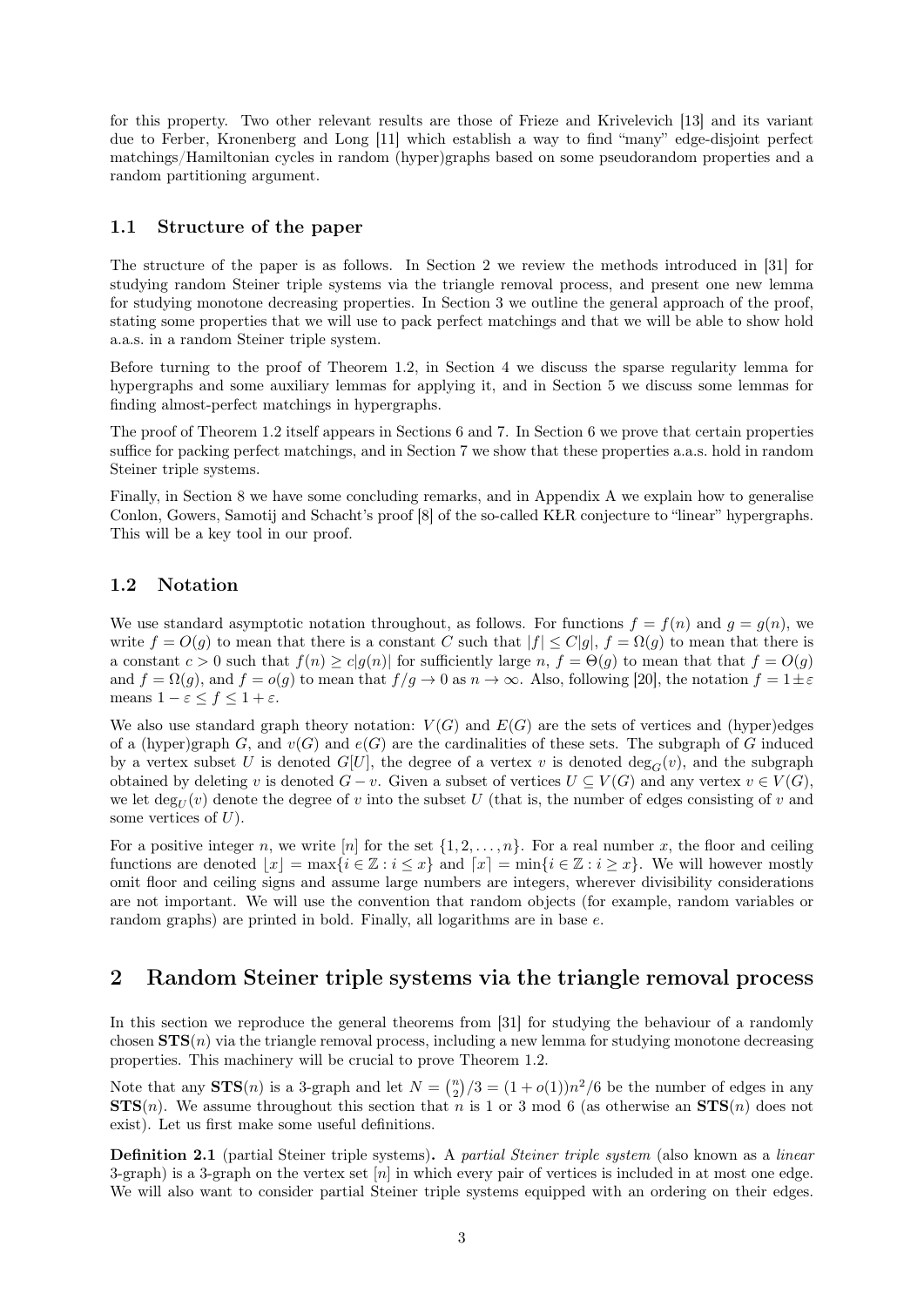Let  $\mathcal O$  be the set of ordered Steiner triple systems, and let  $\mathcal O_m$  be the set of ordered partial Steiner triple systems with exactly m edges. For  $S \in \mathcal{O}_m$  and  $i \leq m$ , let  $S_i$  be the ordered partial Steiner triple system consisting of just the first i edges of S. For a (possibly ordered) partial Steiner triple system S, let  $G(S)$ be the graph (that is, a 2-graph) with an edge for every pair of vertices which does not appear in any edge of S. So, if S has m edges, then  $G(S)$  has  $\binom{n}{2} - 3m$  edges.

**Definition 2.2** (quasirandomness). For a graph G with n vertices and m edges, let  $d(G) = m \binom{n}{2}$ denote its density. We say G is  $(\varepsilon, h)$ -quasirandom if for every set A of at most h vertices, we have  $\left|\bigcap_{w\in A}N_G(w)\right|=(1\pm\varepsilon)d(G)^{|A|}n$ . Let  $\mathcal{O}_m^{\varepsilon,h}\subseteq\mathcal{O}_m$  be the set of ordered partial Steiner triple systems  $S \in \mathcal{O}_m$  such that  $G(S_i)$  is  $(\varepsilon, h)$ -quasirandom for each  $i \leq m$ .

Definition 2.3 (the triangle removal process). The triangle removal process is defined as follows. Start with the complete graph  $K_n$  and iteratively delete the edge-set of a triangle chosen uniformly at random from all triangles in the remaining graph. If we continue this process for  $m$  steps, the deleted triangles (in order) can be interpreted as an ordered partial Steiner triple system in  $\mathcal{O}_m$ . It is also possible that the process aborts (because there are no triangles left) before  $m$  steps, in which case we say it returns the value "\*". We denote by  $R(n, m)$  the resulting distribution on  $\mathcal{O}_m \cup \{*\}.$ 

Now, we can state the general theorem from [\[31\]](#page-20-4) comparing a typical  $STS(n)$  with a typical outcome of the triangle removal process. Basically, if we can show that the first few edges of the triangle removal process (as an ordered partial Steiner triple system) satisfy some property with extremely high probability, then it follows that the first few edges of a uniformly random ordered  $STS(n)$  satisfy the same property with high probability. Moreover, it suffices to study the triangle removal process conditioned on some "good" event, provided that this event contains the event that (the graph of uncovered edges of) our partial Steiner triple system is sufficiently quasirandom.

<span id="page-3-1"></span>**Theorem 2.4.** Fixing  $h \in \mathbb{N}$  and sufficiently small  $a > 0$ , there is  $b = b(a, h) > 0$  such that the following holds. Fix  $\alpha \in (0,1)$ , let  $\mathcal{P} \subseteq \mathcal{O}_{\alpha N}$  be a property of ordered partial Steiner triple systems, let  $\varepsilon = n^{-a}$ , let  $\mathcal{Q} \supseteq \mathcal{O}_{\alpha N}^{\varepsilon,h}$ , let  $\mathbf{S} \in \mathcal{O}$  be a uniformly random ordered Steiner triple system and let  $\mathbf{S}' \sim \mathrm{R}(n, \alpha N)$ . If

$$
\Pr(\boldsymbol{S}' \notin \mathcal{P} \,|\, \boldsymbol{S}' \in \mathcal{Q}) \le \exp(-n^{2-b})
$$

then

$$
\Pr(\mathbf{S}_{\alpha N} \notin \mathcal{P}) \le \exp(-\Omega(n^{1-2a})).
$$

### 2.1 A coupling lemma

The triangle removal process can be rather technical to study directly, so [\[31\]](#page-20-4) included a general lemma approximating the first few steps of the triangle removal process by a binomial random 3-graph with relatively small edge probability. The idea is that instead of randomly choosing triples one-by-one avoiding conflicts with previous choices, one can randomly choose several triples at once, and just delete those triples which conflict with each other. If the edge probability is small, there are likely to be few conflicts, so these two processes (at least intuitively) give almost the same distribution.

This lemma in [\[31\]](#page-20-4) (specifically, [\[31,](#page-20-4) Lemma 2.10]) was suitable for studying properties  $P$  that are monotone increasing in the sense that  $S \in \mathcal{P}$  and  $S' \supseteq S$  implies  $S' \in \mathcal{P}$ . Surprisingly, despite the fact that the existence of perfect matchings (or collections of disjoint perfect matchings) is a monotone increasing property, in this paper we will instead need a similar lemma for monotone decreasing properties. Before stating the lemma we need the following definition.

**Definition 2.5.** For a partial Steiner triple system S, let  $R(S, m)$  be the partial Steiner triple system distribution obtained with m steps of the triangle removal process starting from  $G(S)$ . (So, if S has m' edges, then  $R(S, m)$  has  $m + m'$  edges, unless the triangle removal process aborts).

<span id="page-3-0"></span>**Lemma 2.6.** Fix sufficiently small  $\alpha \in (0,1)$ . Consider some  $S \in \mathcal{O}_{m}^{\alpha,2}$  for some  $m \leq \alpha N$ , and consider a property  $P$  of unordered 3-graphs (which may depend on  $S$ ) that is monotone decreasing in the sense that  $G \in \mathcal{P}$  and  $G' \subseteq G$  implies  $G' \in \mathcal{P}$ . Let  $S \sim R(S, \alpha N)$  and  $G \sim H^3(n, q)$  with  $q = \alpha(1 + 10\alpha)/n$ . Then

$$
\Pr(\boldsymbol{S} \notin \mathcal{P}) \leq \Pr(\boldsymbol{G} \notin \mathcal{P}) + e^{-\Omega(n^2)}.
$$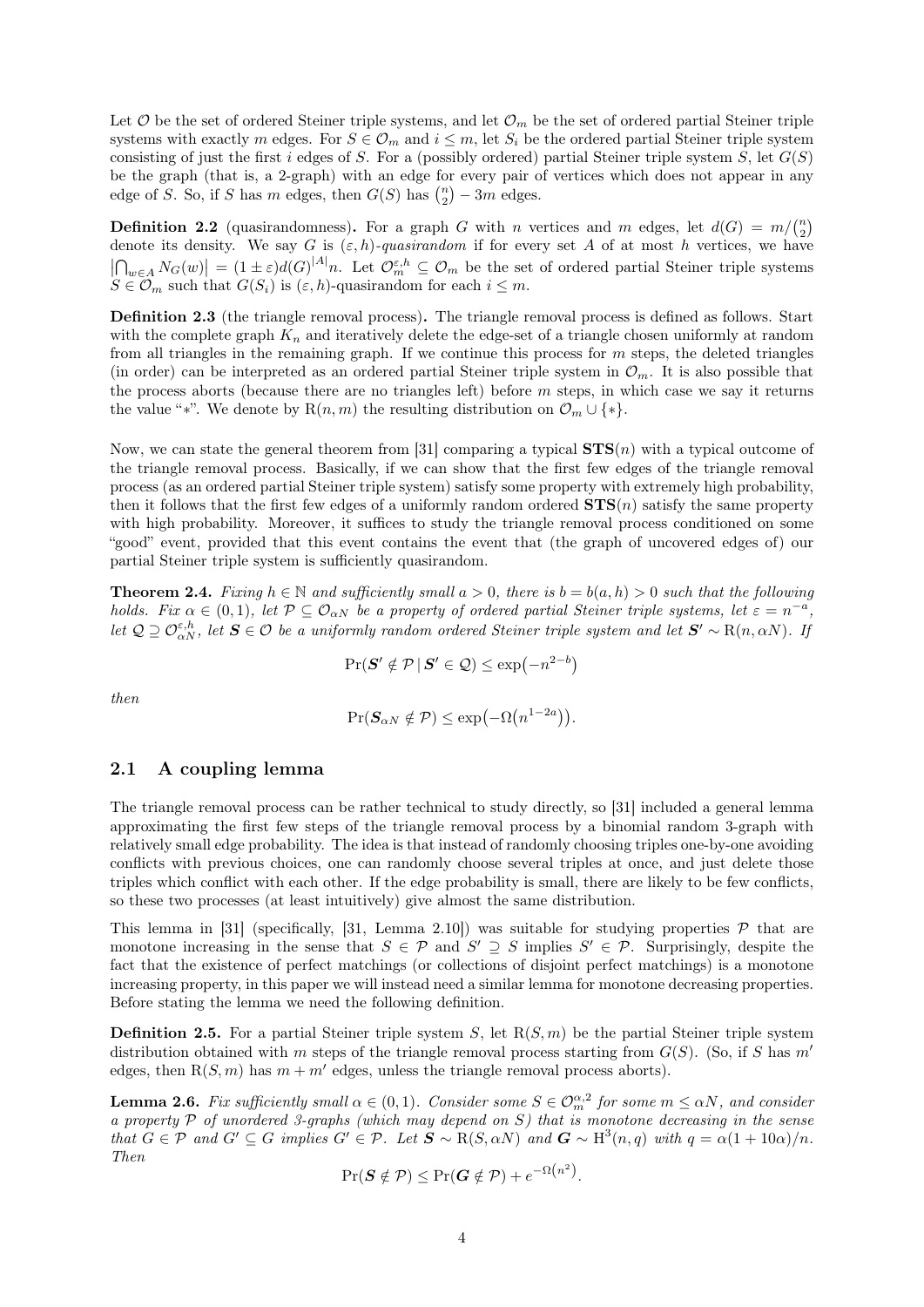The proof of [Lemma 2.6](#page-3-0) is somewhat more complicated than [\[31,](#page-20-4) Lemma 2.10], but the intuition is basically the same: if  $\alpha$  is small and S is a partial Steiner triple system with few edges, then the outcome of  $H^3(n, q)$  is likely to "almost" be a partial Steiner triple system and "almost" avoid conflicts with S, and therefore approximates  $R(S, \alpha N)$ . For the proof we will need the following concentration inequality, which appears as [\[31,](#page-20-4) Theorem 2.11], and is also a direct consequence of [\[45,](#page-21-3) Theorem 1.3]. It is a bounded-differences inequality with Bernstein-type tails which can be used to analyse sparse random hypergraphs. Standard bounded-difference inequalities such as the Azuma–Hoeffding inequality do not provide strong enough tail bounds to apply [Theorem 2.4.](#page-3-1)

<span id="page-4-2"></span>**Theorem 2.7.** Let  $\omega = (\omega_1, \ldots, \omega_n)$  be a sequence of independent, identically distributed random variables with  $Pr(\omega_i = 1) = p$  and  $Pr(\omega_i = 0) = 1 - p$ . Let  $f : \{0, 1\}^n \to \mathbb{R}$  satisfy the Lipschitz condition  $|f(\omega) - f(\omega')| \leq K$  for all pairs  $\omega, \omega' \in \{0,1\}^n$  differing in exactly one coordinate. Then

$$
\Pr(|f(\boldsymbol{\omega}) - \mathbb{E}f(\boldsymbol{\omega})| > t) \le \exp\bigg(-\frac{t^2}{4K^2np + 2Kt}\bigg).
$$

<span id="page-4-1"></span>We will also need the fact that quasirandom graphs have approximately the "right" number of triangles.

**Lemma 2.8.** Let  $\varepsilon$  be sufficiently small and let G be an  $(\varepsilon, 2)$ -quasirandom graph with density d. Then G has  $(1 \pm 3\varepsilon)d^3n^3/6$  triangles.

*Proof.* By  $(\varepsilon, 1)$ -quasirandomness, the sum of the degrees is  $(1 \pm \varepsilon)dn^2$ , so there are  $(1 \pm \varepsilon)dn^2/2$  edges. For each such edge, by  $(\varepsilon, 2)$ -quasirandomness there are  $(1 \pm \varepsilon)d^2n$  common neighbours of that edge, each of which gives a triangle containing that edge. Therefore the total number of triangles is

$$
((1 \pm \varepsilon)dn^2/2)((1 \pm \varepsilon)d^2n)/3 = (1 \pm 3\varepsilon)d^3n^3/6
$$

as desired.

Now we can prove [Lemma 2.6.](#page-3-0)

*Proof of [Lemma 2.6.](#page-3-0)* Let  $S^*$  be obtained from G by deleting every edge which intersects an edge of S or another edge of G in two vertices. We can couple  $(S^*, G)$  and S in such a way that  $G \supseteq S$  as long as  $S^*$  has at least  $\alpha N$  edges (randomly order the edges in G and run the triangle removal process with this ordering). Let Y be the number of edges in  $S^*$ , which is the number of edges in G that do not conflict with  $S$  and are *isolated* in the sense that they do not intersect any other edge of  $G$  in more than one vertex. By [Lemma 2.8,](#page-4-1) there are at least  $(1 \pm 3\alpha)(1-\alpha)^3 n^3/6 = (1 \pm 7\alpha)n^3/6$  possibilities for such an edge, and each is present and isolated with probability

$$
(\alpha(1+10\alpha)/n)(1-\alpha(1+10\alpha)/n)^{3(n-3)+1} = \alpha(1+10\alpha-o(1))e^{-3\alpha(1+10\alpha)}/n = (1+7\alpha+O(\alpha^2))\alpha/n
$$

for sufficiently small  $\alpha$ . This implies that  $\mathbb{E}Y = \alpha N + \Omega(n^2)$ . Next, observe that adding an edge to G can increase Y by at most 1, and removing an edge to  $G$  can increase Y by at most 3 (by making three edges isolated). So, by [Theorem 2.7,](#page-4-2)

$$
\Pr(\mathbf{Y} < \alpha N) \le \Pr(|\mathbf{Y} - \mathbb{E}Y| \ge \Omega(n^2)) \le \exp\left(-\Omega\left(\frac{(n^2)^2}{3^2\binom{n}{3}(\alpha(1+10\alpha)/n) + 3n^2}\right)\right) = e^{-\Omega(n^2)}.
$$

It follows that

$$
\Pr(\boldsymbol{S} \notin \mathcal{P}) \le \Pr(\boldsymbol{G} \notin \mathcal{P}) + \Pr(\boldsymbol{Y} < \alpha N) = \Pr(\boldsymbol{G} \notin \mathcal{P}) + e^{-\Omega(n^2)}.
$$

## <span id="page-4-0"></span>3 Sufficient properties for packing

In this section we state some lemmas from which [Theorem 1.2](#page-1-2) will follow. Basically, the idea is to define some properties which can be shown to hold a.a.s. in random Steiner triple systems, and which can be used to find "many" perfect matchings. The first of these properties is an "upper-quasirandomness" condition, which is a requirement to effectively apply the so-called regularity method in the sparse setting.

 $\Box$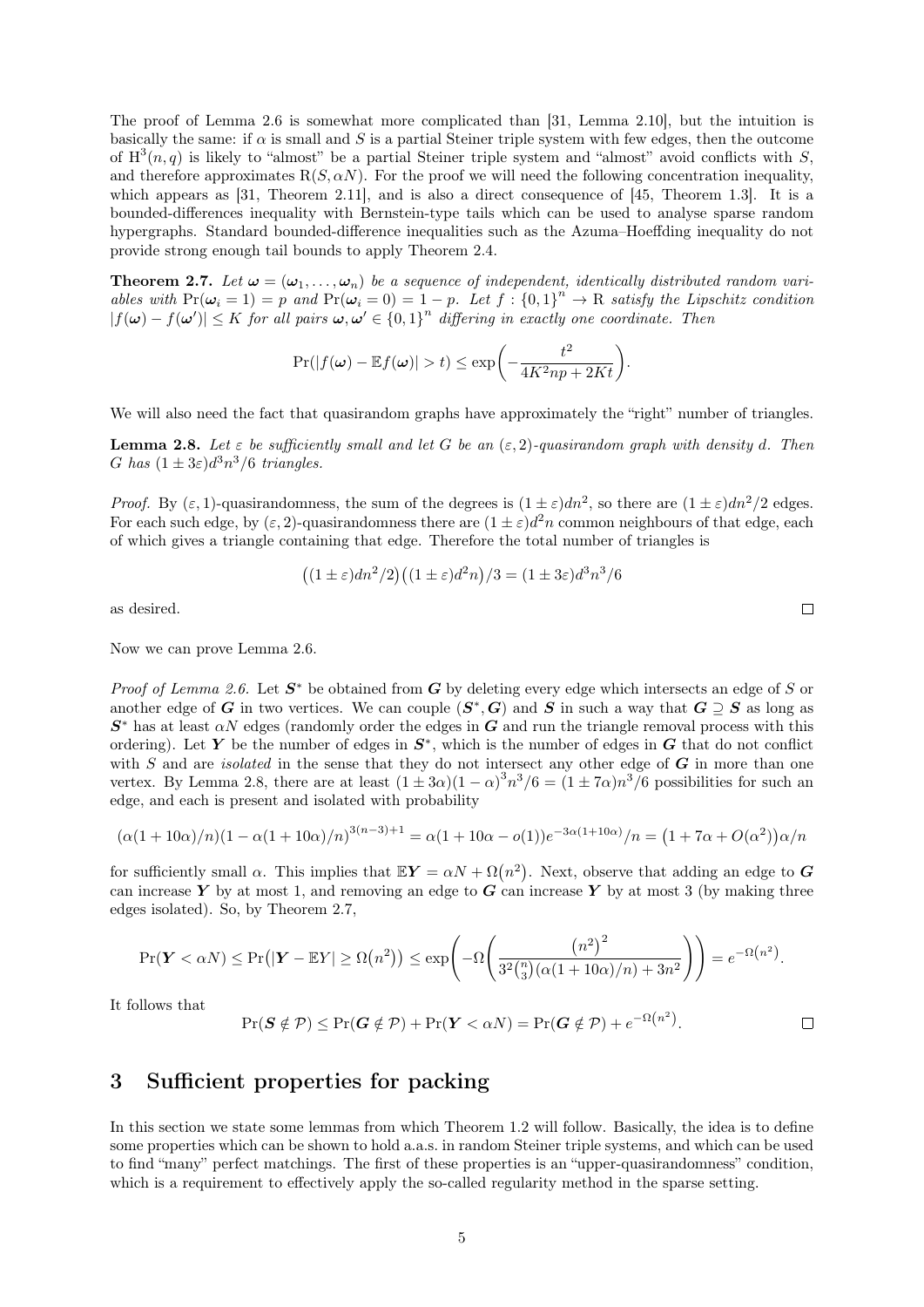**Definition 3.1.** For vertex sets  $X, Y, Z$  in a 3-graph G, let  $e_G(X, Y, Z)$  be the number of orderings  $(x, y, z)$  of edges  $\{x, y, z\}$  with  $x \in X, y \in Y, z \in Z$  (if X, Y, Z are disjoint this is the number of edges with exactly one vertex in each of  $X, Y, Z$ ). A 3-graph is  $(p, \beta)$ -upper-quasirandom if for any vertex subsets  $X, Y, Z$ , we have  $e(X, Y, Z) \leq p|X||Y||Z| + \beta n^3 p$ .

The second property we will need is the existence of certain special subgraphs which we refer to as absorbers. We will later see that it is not very hard to construct "almost"-perfect matchings, and we will be able to use the special features of absorbers to complete almost-perfect matchings into perfect matchings (by "absorbing" the uncovered vertices). This idea falls into the framework of the absorption method, which was first introduced as a general method by Rödl, Ruciński and Szemerédi in [\[41\]](#page-21-4), and has had numerous applications since.

Definition 3.2 (sub-absorbers and absorbers). The absorbers we use (see also [Figure 1](#page-5-0) for an illustration) are based on sub-absorbers and will be defined in two steps:

• A sub-absorber rooted on a triple of vertices  $x, y, z$  is a set of five edges of the form

 $\{\{x, x_1, x_2\}, \{y, y_1, y_2\}, \{z, z_1, z_2\}, \{x_1, y_1, z_1\}, \{x_2, y_2, z_2\}\}.$ 

We call  $x, y, z$  the rooted vertices of the sub-absorber and we call the other nine vertices the external vertices. If an edge contains a rooted vertex, we call it a rooted edge

<span id="page-5-0"></span>• An absorber rooted on a triple of vertices  $x, y, z$  is a set of 13 edges obtained in the following way. Put three disjoint edges  $\{x, x_1, x_2\}, \{y, y_1, y_2\}, \{z, z_1, z_2\}$ , then put a sub-absorber rooted on  ${x_1, y_1, z_1}$  and a sub-absorber rooted on  ${x_2, y_2, z_2}$  (in such a way that no pair of edges intersects in more than one vertex). We call  $x, y, z$  the *rooted vertices* of the absorber and the other 18 vertices the *external vertices*. If an edge contains a rooted vertex, we call it a *rooted edge*. Note that the edges of an absorber can be partitioned into two matchings: a perfect matching with seven edges (which we call the covering matching), and a matching with six edges (which we call the non-covering matching).



**Figure 1.** An illustration of an absorber for  $(x, y, z)$ . The light edges are the covering matching and the dark edges are the non-covering matching.

The crucial property of an absorber, that allows it to be used to complete a matching into a perfect matching, is the existence of the covering and non-covering matching (we can choose whether to cover the root vertices  $x, y, z$  or not). The observant reader may notice that sub-absorbers themselves are simpler structures also having a covering and non-covering matching; the reason we consider the larger absorbers is that it is easier to find a rooted absorber in a random 3-graph than a rooted sub-absorber (mainly due to the fact that the rooted edges in an absorber have no common incident edges).

In the proof of our main result we will want to construct our perfect matchings one-by-one, so it will be important that we can find absorbers disjoint to a set of perfect matchings that have already been constructed. In order to do so, we will show that the 3-graphs we are working with are "resilient" with respect to absorbers in the sense that every "dense" subgraph contains at least one absorber for each triple.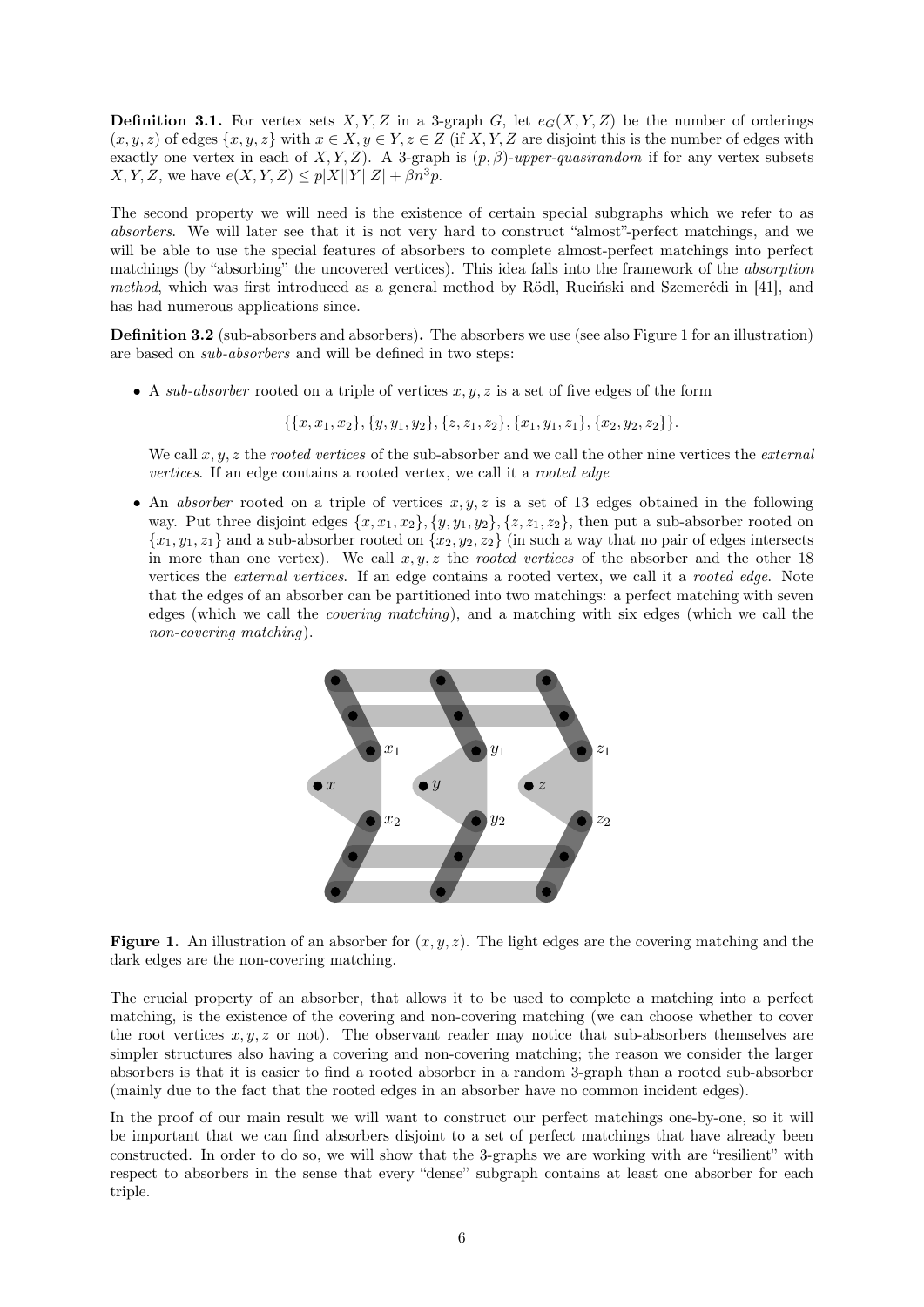**Definition 3.3.** A 3-graph G is D-absorber-resilient if every subgraph  $G' \subseteq G$  with minimum degree at least D has an absorber rooted on every triple  $x, y, z$  of distinct vertices of G.

Now, the properties we will use for packing perfect matchings are as follows. It will be useful for the reader to think of  $\beta$  as a very small constant which controls the error terms, and  $\alpha$  as a constant that is much larger (but still quite small in absolute terms) that measures the fraction of a Steiner triple system we are considering.

**Definition 3.4.** Consider  $\alpha, \beta > 0$ , and let S be any 3-graph. We say that S is  $(\alpha, \beta)$ -good if it satisfies the following properties.

- 1. **Almost-regularity**: for every vertex v we have  $\deg_S(v) = \alpha n/2 \pm \beta n$ ;
- 2. **Pseudorandomness**: S is  $(\alpha/n, \beta)$ -upper-quasirandom;
- 3. Robust absorber-resilience: for each  $w \geq \beta n$ , letting  $\eta = w/n$ , all but at most

$$
\exp\left(-10^{-8}(w/n)^4\alpha^2n\right)\binom{n}{w}
$$

of the w-vertex induced subgraphs  $S[W]$  are  $0.999\eta^2\alpha(n/2)$ -absorber-resilient.

Our proof strategy for finding many perfect matchings will roughly go as follows. Suppose that  $S$  is a typical  $STS(n)$ . We show that (the edge-set of) S can be decomposed into  $(\alpha, \beta)$ -good subgraphs, for some carefully chosen  $\alpha$ ,  $\beta$ . Then, in each of these subgraphs, we show that one can approximately decompose its edges into perfect matchings. Together, we obtain our desired collection of  $(1 - o(1))n/2$ perfect matchings.

One might wonder why we need this intermediate stage of partitioning  $S$ , instead of working with  $S$ directly. The reason we do so is that "small bits" of  $S$  behave like the binomial random hypergraph model (recall [Lemma 2.6\)](#page-3-0) so we can borrow some tools and ideas from this well-studied model in order to construct our matchings.

Now we state our key lemmas, which together imply [Theorem 1.2.](#page-1-2)

<span id="page-6-0"></span>**Lemma 3.5.** There is  $r \in \mathbb{N}$  such that the following holds. Suppose n is congruent to 1 or 3 mod 6 and let S be a uniformly random  $STS(n)$ . Then a.a.s. the edge-set of S can be partitioned into r spanning subgraphs that are  $(1/r, o(1))$ -good.

<span id="page-6-1"></span>**Lemma 3.6.** For any  $\alpha = \Omega(1)$  and  $n \equiv 0 \mod 3$ , every n-vertex  $(\alpha, o(1))$ -good linear 3-graph S (that is, a partial Steiner triple system) has  $(\alpha/2 - o(1))n$  disjoint perfect matchings.

The proof of [Lemma 3.5](#page-6-0) mainly comes down to studying the robust absorber-resilience property of goodness. (The almost regularity and pseudorandomness properties can be proved in a fairly straightforward fashion using [Theorem 2.4](#page-3-1) and [Lemma 2.6\)](#page-3-0). For the robust absorber-resilience property, we will use [Theorem 2.4](#page-3-1) and [Lemma 2.6](#page-3-0) in combination with a hypergraph generalisation of the sparse regularity lemma (to be stated in [Section 4\)](#page-7-0) and a hypergraph generalisation of the resolution of the KŁR conjecture by Conlon, Gowers, Samotij and Schacht (to be stated in [Section 4](#page-7-0) as well). Roughly speaking, this allows us to reduce certain problems about subgraphs of a random hypergraph to problems about dense hypergraphs, and the latter case is much more tractable to study. One complication is that even though robust absorber-resilience is a property of subgraphs of a random hypergraph, an absorber is a *rooted* structure. We will need some additional tricks to reduce the situation to one where the KŁR conjecture can actually be applied. The details of the proof will be presented in [Section 7.](#page-14-0)

Concerning [Lemma 3.6,](#page-6-1) one may wonder how the robust absorber-resilience property of goodness could be strong enough to produce an approximate decomposition of  $S$  into perfect matchings. Naïvely, it seems that after we have found only  $0.001\alpha n/2$  perfect matchings, this property no longer gives us any guarantee for the existence of absorbers in the remaining edges. Indeed, the proof of [Lemma 3.6](#page-6-1) would be much simpler if the robust absorber-resilience property of goodness could be strengthened to guarantee that S is D-absorber-resilient for  $D = o(n)$ . Unfortunately, it is not clear how to prove that such a strong property holds in a typical  $STS(n)$ , even with the KŁR conjecture in hand. Instead, we employ a random partitioning trick inspired by the work of Ferber, Kronenberg and Long [\[11\]](#page-19-7). We partition the edges of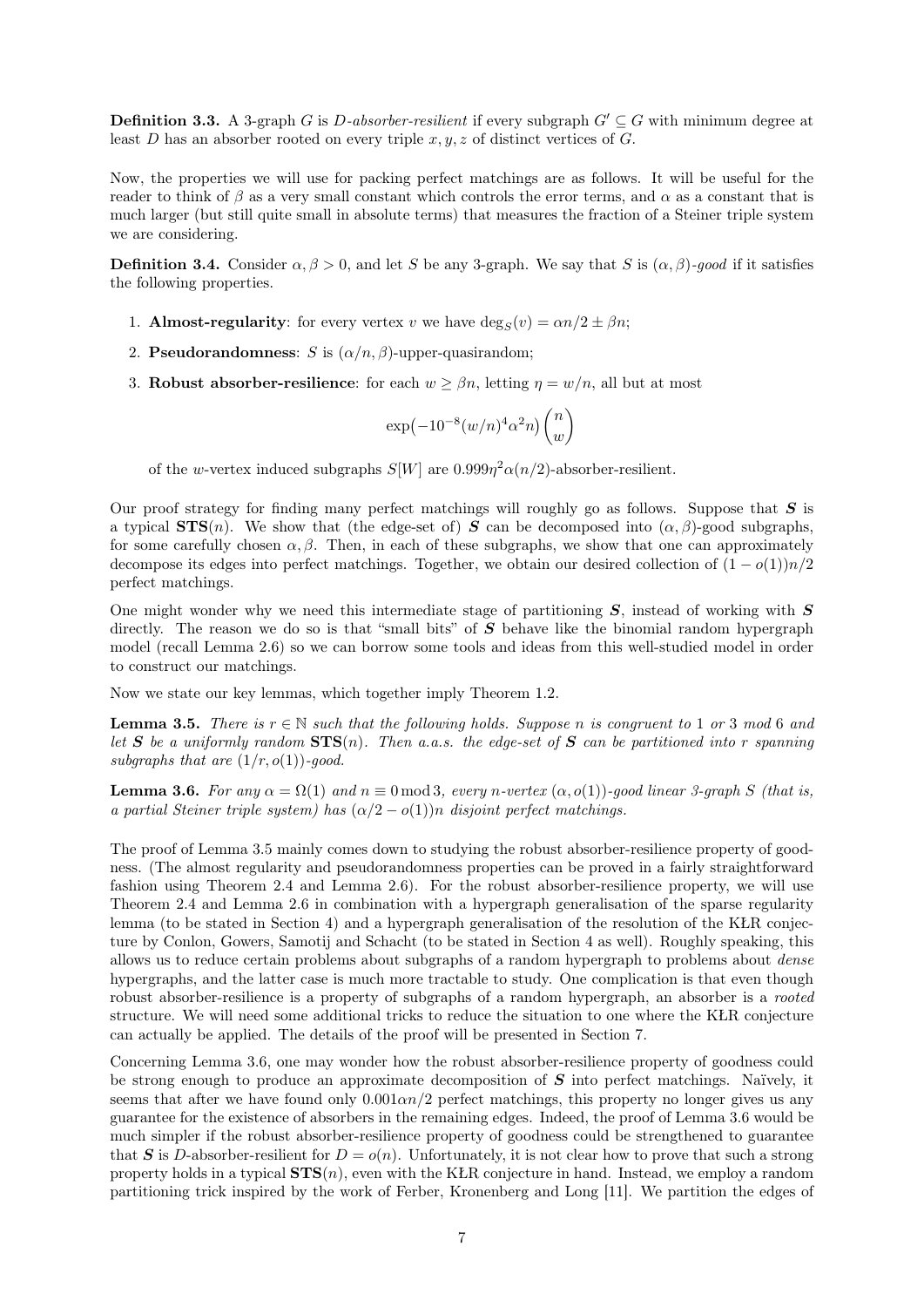S into many subgraphs with different roles, some of which are used to find almost-perfect matchings and some of which are used to complete almost-perfect matchings into perfect matchings (using absorbers). The latter subgraphs contain only a small fraction of the edges of S, but have comparatively high degree (this is possible because each of these subgraphs have a very small number of vertices). We then only need a weak absorber-resilience property for these smaller subgraphs. The details of the proof will be presented in [Section 6.](#page-11-0)

## <span id="page-7-0"></span>4 Sparse regularity and the KŁR conjecture for hypergraphs

Kohayakawa and Rödl [\[27\]](#page-20-10) proved a sparse version of the so-called regularity lemma for graphs. In this paper, for the proofs of [Lemmas 3.5](#page-6-0) and [3.6](#page-6-1) we will need a generalisation of the sparse regularity lemma to hypergraphs. Fortunately, while the general hypergraph regularity lemma is much more complicated to prove (and state) than the graph regularity lemma, for our purposes (embedding linear hypergraphs) we only need a sparse version of the "weak" hypergraph regularity lemma (see for example [\[28,](#page-20-11) Theorem 9]). To state our sparse regularity lemma for hypergraphs we need a few definitions.

**Definition 4.1.** Let  $\varepsilon, \eta > 0$  and  $0 \leq p \leq 1$  be arbitrary parameters.

• Density: Consider disjoint vertex sets  $X_1, \ldots, X_r$  in an r-graph G. Let  $e(X_1, \ldots, X_r)$  be the number of edges with a vertex in each  $X_i$ , and let

$$
d(X_1,\ldots,X_r) = \frac{e(X_1,\ldots,X_r)}{|X_1|\ldots|X_r|}
$$

be the *density* between  $X_1, \ldots, X_r$ .

• Regular tuples: An r-graph G is said to be r-partite if its vertex set  $V(G)$  consists of a partition  $V(H) = V_1 \cup \ldots \cup V_r$  into r parts in such a way that each of its edges intersect each  $V_i$  in exactly one vertex. An *r*-partite *r*-graph with parts  $V_1, \ldots, V_r$  is  $(\varepsilon, p)$ -regular if, for every  $V'_1 \subseteq V_1, \ldots, V'_r \subseteq V_r$ with  $|V_i'|\geq \varepsilon |V_i|$ , the density  $d(V_1',\ldots,V_r')$  of edges between  $V_1',\ldots,V_r'$  satisfies

$$
|d(V'_1,\ldots,V'_r)-d(V_1,\ldots,V_r)|\leq \varepsilon p.
$$

- Regular partitions: A partition of the vertex set of a r-graph into t parts  $V_1, \ldots, V_t$  is said to be  $(\varepsilon, p)$ -regular if it is an equipartition, and for all but at most  $\varepsilon t^r$  r-tuples  $(V_{i_1}, \ldots, V_{i_r})$ , the induced *r*-partite *r*-graph between  $V_{i_1}, \ldots, V_{i_r}$  is  $(\varepsilon, p)$ -regular.
- Upper-uniformity: An r-graph G is  $(\eta, p, D)$ -upper-uniform if for any choice of disjoint subsets  $U_1, \ldots, U_r$  with  $|U_1|, \ldots, |U_r| \geq \eta |V(G)|$ , we have  $d(U_1, \ldots, U_2) \leq Dp$ .

Note that upper-uniformity is a weaker property than upper-quasirandomness: if a 3-graph G is  $(o(1), p)$ upper-quasirandom, then it is  $(o(1), p, 1 + o(1))$ -upper-uniform. Now, our hypergraph regularity lemma is as follows. We omit its proof since it is straightforward to adapt a proof of the sparse graph regularity lemma (see [\[27\]](#page-20-10) for a sparse regularity lemma for graphs, and see [\[28,](#page-20-11) Theorem 9] for a weak regularity lemma for dense hypergraphs).

<span id="page-7-1"></span>**Lemma 4.2.** For every  $\varepsilon, D > 0$  and every positive integer  $t_0$ , there exist  $\eta > 0$  and  $T \in \mathbb{N}$  such that for every  $p \in [0,1]$ , every  $(\eta, p, D)$ -upper-uniform r-graph G with at least  $t_0$  vertices admits an  $(\varepsilon, p)$ -regular partition  $V_1, \ldots, V_t$  of its vertex set into  $t_0 \le t \le T$  parts.

We will use [Lemma 4.2](#page-7-1) for several different purposes. Crucial to all of these is the notion of a *cluster* hypergraph which is a dense hypergraph which encodes the large-scale structure of a regular partition. From now on we return to considering only 3-graphs.

**Definition 4.3.** Given an  $(\varepsilon, p)$ -regular partition  $V_1, \ldots, V_t$  of the vertex set of a 3-graph G, the cluster hypergraph is the 3-graph whose vertices are the clusters  $V_1, \ldots, V_t$ , with an edge  $\{V_i, V_j, V_k\}$  if  $d(V_i, V_j, V_k) > 2\varepsilon p$  and the induced tripartite 3-graph between  $V_i$ ,  $V_j$  and  $V_k$  is  $(\varepsilon, p)$ -regular.

<span id="page-7-2"></span>If the regularity lemma is applied with small  $\varepsilon$  and large  $t_0$ , the cluster hypergraph approximately inherits certain density properties from the original graph G, as follows.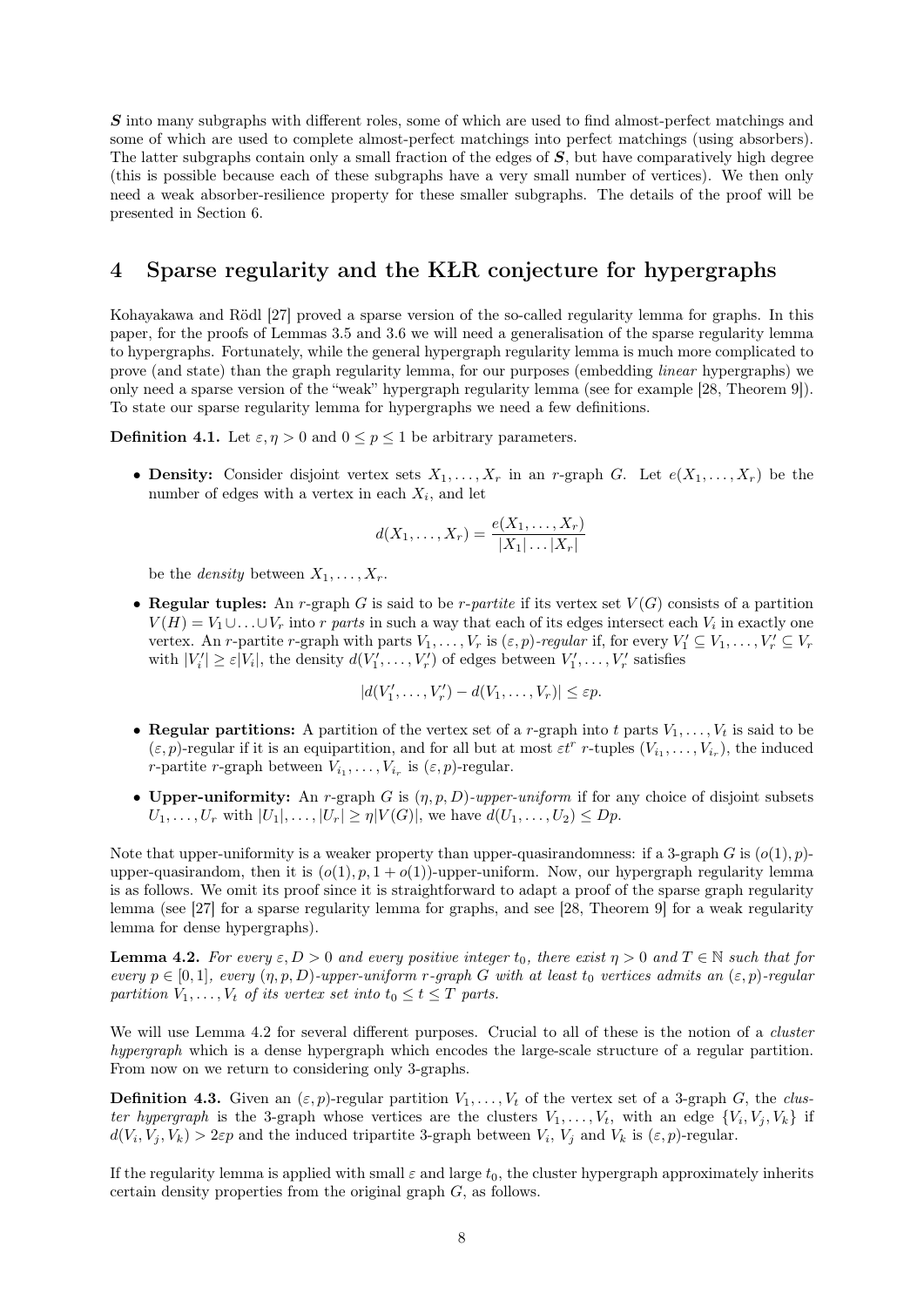**Lemma 4.4.** Fix sufficiently small  $\varepsilon > 0$  and sufficiently large  $t_0 \in \mathbb{N}$ , and let G be an n-vertex  $(p, o(1))$ upper-quasirandom 3-graph. Let  $G' \subseteq G$  be a spanning subgraph with minimum degree at least  $\delta p{n \choose 2}$ . Let R be the t-vertex cluster 3-graph obtained by applying the sparse regularity lemma to G' with parameters  $t_0$ , p and  $\varepsilon$ . Then all but  $\sqrt{\varepsilon}$ t vertices of R have degrees at least  $(\delta - 3\sqrt{\varepsilon} - 3/t_0)(\frac{t}{2})$ .

The proof of [Lemma 4.4](#page-7-2) is by a standard counting argument. It is a special case of [Lemma 4.8,](#page-9-0) to appear in the next subsection (so we defer the proof until then).

An immediate application of [Lemma 4.4](#page-7-2) is the fact that high-degree subgraphs of upper-quasirandom 3-graphs have a "rich" vertex subset  $Z$  such that most vertices outside  $Z$  have reasonably high degree into Z. This will be important for the proof of [Lemma 3.6.](#page-6-1)

<span id="page-8-0"></span>**Lemma 4.5.** For any  $\delta > 0$  and any  $\varepsilon > 0$  that is sufficiently small relative to  $\delta$ , there is  $\xi > 0$  such that the following holds. Let G be an  $(p, o(1))$ -upper-quasirandom 3-graph. Let  $G' \subseteq G$  be a spanning subgraph with minimum degree  $\delta p{n \choose 2}$ . Then there is a 2 $\varepsilon n$ -vertex subset  $U \subseteq V(G)$  such that the following conditions hold.

- 1. For all but at most  $2\sqrt{\varepsilon}n$  vertices v, there are at least  $\xi\binom{n}{2}p$  edges of G' containing v and two vertices of U;
- 2. every subset of  $|U| \xi n$  vertices of U induces at least one edge of G'.

*Proof.* Apply the sparse regularity lemma [\(Lemma 4.2\)](#page-7-1) to G' with small  $\varepsilon$  and large  $t_0$ , and let U contain a 2 $\varepsilon$ -fraction of each cluster. Let  $\mathcal R$  be the cluster 3-graph (with  $t \leq T$  vertices).

By [Lemma 4.4,](#page-7-2) if  $\varepsilon$  is small enough and  $t_0$  is large enough, all but  $\sqrt{\varepsilon}t$  clusters  $V_i$  have degree at least  $(\delta/2)$  $(\frac{t}{2})$  in the cluster graph, and in particular participate in an  $(\varepsilon, p)$ -regular triple  $V_i$ ,  $V_j$ ,  $V_q$  with  $d(V_i, V_j, V_q) > 2\varepsilon p$  (recall that we are assuming that  $\varepsilon$  is small relative to  $\delta$ ).

Now, take  $\xi = \varepsilon (1/T^2)$ . To verify the first part of [Lemma 4.5,](#page-8-0) we observe that for any cluster  $V_i$  as above (participating in an  $(\varepsilon, p)$ -regular triple  $V_i, V_j, V_q$  with  $d(V_i, V_j, V_q) > 2\varepsilon p$ ), at least a  $(1 - \varepsilon)$ -fraction of the vertices  $v \in V_i$  satisfy the condition in the first part of [Lemma 4.5.](#page-8-0) Indeed, let  $V'_j = V_j \cap U$  and  $V'_q = V_q \cap U$ , and let  $V'_i$  be the set of vertices  $v \in V_i$  for which there are fewer than  $\varepsilon |V'_j||V'_j|p$  edges containing v, a vertex in  $V'_j$  and a vertex in  $V'_j$ . Then,  $d(V'_i, V'_j, V'_q) < \varepsilon p$ , and if we had  $|V'_i| \geq \varepsilon |V_i|$  this would contradict  $(\varepsilon, p)$ -regularity. So,  $|V_i'| < \varepsilon |V_i|$ . Then, observe that  $\varepsilon |V_j'| |V_j'| p \geq \xi {n \choose 2} p$ .

For the second property, if we delete fewer than  $\xi n$  vertices from U then we still have an  $\varepsilon$ -fraction of each cluster  $V_i$  and therefore have at least one edge.  $\Box$ 

### 4.1 Refining an existing partition

In our proof of [Lemma 3.5](#page-6-0) we will apply the sparse regularity lemma to a 3-graph whose vertices are already partitioned into a few different parts with different roles. It will be important that the regular partition in [Lemma 4.2](#page-7-1) can be chosen to be consistent with this existing partition.

<span id="page-8-1"></span>**Lemma 4.6.** Suppose that a 3-graph G has its vertices partitioned into sets  $U_1, \ldots, U_h$ . In the  $(\varepsilon, p)$ -regular partition guaranteed by [Lemma 4.2,](#page-7-1) we can assume that all but at most  $\varepsilon$ ht of the clusters  $V_i$  are contained in some  $U_i$ .

For the reader who is familiar with the proof of the regularity lemma, the proof of [Lemma 4.6](#page-8-1) is straightforward. Indeed, in order to prove the regularity lemma, one starts with an arbitrary partition and keeps refining it in a clever way. Nevertheless, for completeness we include a short reduction from [Lemma 4.2.](#page-7-1)

*Proof of [Lemma 4.6.](#page-8-1)* Apply [Lemma 4.2](#page-7-1) with regularity parameter  $\varepsilon^2/2$ . For each cluster  $V_i$ , order the vertices in  $V_i$  according to the partition  $U_1, \ldots, U_h$  (first the vertices from  $U_1$ , then from  $U_2$ , etc). Now, equipartition  $V_i$  into  $\lfloor 1/\varepsilon \rfloor$  intervals  $V_i^1, \ldots, V_i^{\lfloor 1/\varepsilon \rfloor}$  with respect to this ordering. At most h of these intervals intersect multiple  $U_j$ , and the  $V_i^q$  form an  $(\varepsilon, p)$ -regular partition. (Strictly speaking some of the clusters may now have sizes differing by 2 instead of 1, but we can move some vertices between clusters to correct this without having any material effect on the regularity of the partition).  $\Box$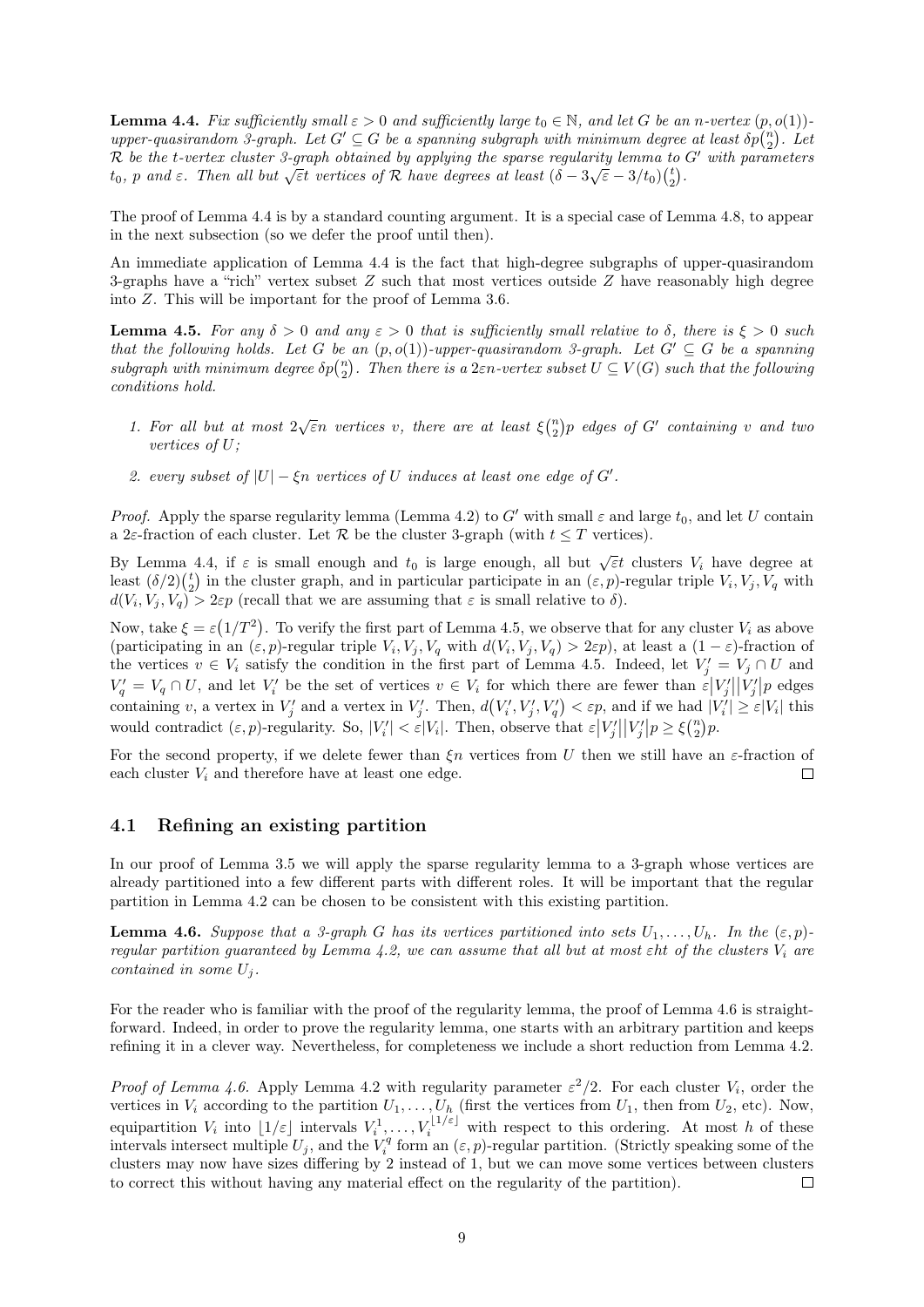We also need a more technical version of [Lemma 4.4](#page-7-2) translating the degrees between the  $U_i$  into degrees in the cluster graph. First, we generalise the definition of a cluster graph.

**Definition 4.7.** Given a 3-graph G with vertex partition  $U_1, \ldots, U_h$  and an  $(\varepsilon, p)$ -regular partition  $V_1, \ldots, V_t$  of its vertices, the partitioned cluster graph R with threshold  $\tau$  is the 3-graph defined as follows. The vertices of R are the clusters  $V_i$  which are completely contained in some  $U_i$ , with an edge  $\{V_i, V_j, V_k\}$  if  $d(V_i, V_j, V_k) > \tau p$  and the induced tripartite 3-graph between  $V_i$ ,  $V_j$  and  $V_k$  is  $(\varepsilon, p)$ -regular.

<span id="page-9-0"></span>**Lemma 4.8.** Fix sufficiently small  $\varepsilon > 0$  and sufficiently large  $t_0 \in \mathbb{N}$ , and let G be an n-vertex  $(p, o(1))$ upper-quasirandom 3-graph with a partition  $U_1, \ldots, U_h$  of its vertices into parts of sizes  $u_1, \ldots, u_h$ , respectively. Let  $G' \subseteq G$  be a spanning subgraph such that each  $v \in U_i$  has  $\deg_{U_j}(v) \geq \delta_{ij} p\binom{u_j}{2}$  (where the degree here is with respect to  $G'$ ).

Let R be the partitioned cluster 3-graph with threshold  $\tau$  obtained by applying [Lemmas 4.2](#page-7-1) and [4.6](#page-8-1) to G' with parameters  $t_0$ , p and  $\varepsilon$ . Let  $t_i$  be the number of clusters contained in  $U_i$  and let  $\mathcal{U}_i$  be the set of but parameters  $c_0$ , p and  $\varepsilon$ . Let  $t_i$  be the namber of custers contained in  $C_i$  and let  $\alpha_i$  be the set of clusters contained in  $U_i$ . Then each  $t_i \geq (u_i/n)t - \varepsilon ht$  and for each  $i, j$ , all but  $\sqrt{\varepsilon}t$  clusters  $deg_{\mathcal{U}_j}(X) \geq \delta_{ij} {t_i \choose 2} - t^2(\tau + 2\varepsilon h + \sqrt{\varepsilon} + 2/t_0)$  in the cluster graph R.

Note that [Lemma 4.4](#page-7-2) is actually a special case of [Lemma 4.8](#page-9-0) (taking the trivial partition and threshold  $2\varepsilon$ ).

Proof of [Lemma 4.8.](#page-9-0) The clusters in  $\mathcal{U}_i$  comprise at most  $t_i(n/t)$  vertices, so  $|U_i| = u_i \leq t_i(n/t) +$  $\varepsilon ht(n/t)$ . It follows that  $t_i \geq (u_i/n)t - \varepsilon ht$  as claimed.

Let W be the set of all clusters W in the  $(\varepsilon, p)$ -regular partition for which there are more than  $\sqrt{\varepsilon} {t \choose 2}$ non- $(\varepsilon, p)$ -regular triples  $(V_i, V_j, W)$  containing W. There can be at most  $3\varepsilon {t \choose 3}/(\sqrt{\varepsilon} {t \choose 2}) \le \sqrt{\varepsilon}t$  clusters in W. Let Z be the set of at most  $\varepsilon h n$  vertices whose cluster does not appear in the cluster 3-graph (because the cluster was not completely contained in any  $U_i$ ).

If a cluster  $X \in \mathcal{U}_i \setminus \mathcal{W}$  has  $\deg_{\mathcal{U}_j}(X) = d$  in the cluster 3-graph, then by  $(p, o(1))$ -upper-quasirandomness the number of edges of G' with a vertex in X and two vertices in  $U_j$  is at most

$$
d(1+o(1))p\left(\frac{n}{t}\right)^3 + \sqrt{\varepsilon}\left(\frac{t}{2}\right)p\left(\frac{n}{t}\right)^3 + \tau\left(\frac{t_j}{2}\right)p\left(\frac{n}{t}\right)^3 + e_G(X, Z \cup X, U_j) + \sum_{W \in V(\mathcal{R})} e_G(X, W, W)
$$
  

$$
\leq (1+o(1))p\left(\frac{n}{t}\right)^3\left(d+t^2\left(\tau+\sqrt{\varepsilon}\right)+t(\varepsilon ht+1)+t\right).
$$

But by the degree assumption in G' and the fact that  $u_i \geq t_i(n/t)$  this number is at least

$$
(n/t)\delta_{ij}p\binom{u_j}{2}\geq p\delta_{ij}\binom{t_j}{2}\left(\frac{n}{t}\right)^3.
$$

It follows that

$$
d \geq \delta_{ij} \binom{t_j}{2} - t^2 \big( \tau + 2\varepsilon h + \sqrt{\varepsilon} + 2/t \big).
$$

 $\Box$ 

### 4.2 The KŁR conjecture

One of the most powerful aspects of the sparse regularity method is that, for a subgraph G of a typical outcome of a random graph, if we find a substructure in the cluster graph (which is usually dense, therefore comparatively easy to analyse), then a corresponding structure must also exist in the original graph G. For graphs, this was conjectured to be true by Kohayakawa, Łuczak and Rödl [\[26\]](#page-20-12), and was proved by Conlon, Gowers, Samotij and Schacht [\[8\]](#page-19-9). We will need a generalisation to hypergraphs, which again we state in more general form than we need, in case it is useful for future applications. First we need some definitions.

**Definition 4.9.** Consider an r-graph H with vertex set  $\{1, \ldots, k\}$  and let  $\mathcal{G}(H, n, m, p, \varepsilon)$  be the collection of all r-graphs G obtained in the following way. The vertex set of G is a disjoint union  $V_1 \cup \cdots \cup V_k$  of sets of size n. For each edge  $\{i_1, \ldots, i_r\} \in E(H)$ , we add to G an  $(\varepsilon, p)$ -regular r-graph with m edges between  $V_{i_1}, \ldots, V_{i_r}$ . These are the only edges of G.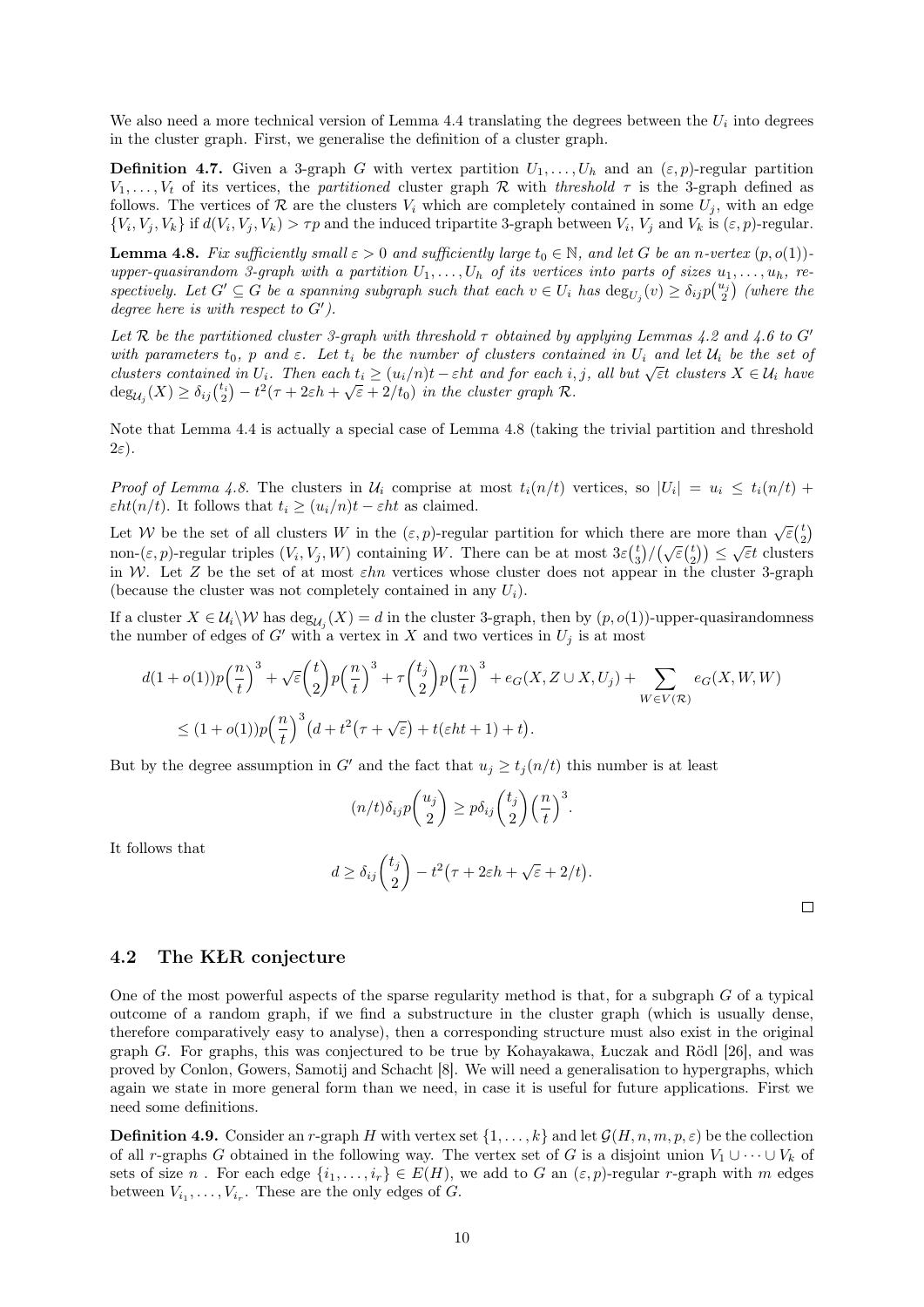**Definition 4.10.** For  $G \in \mathcal{G}(H, n, m, p, \varepsilon)$ , let  $\#_H(G)$  be the number of "canonical copies" of H in G, meaning that the copy of the vertex  $i$  must come from  $V_i$ .

<span id="page-10-5"></span>**Definition 4.11.** The *r*-density  $m_r(H)$  of an *r*-graph H is defined as

$$
m_r(H) = \max\bigg\{\frac{e(H') - 1}{v(H') - r} : H' \subseteq H \text{ with } v(H') > r\bigg\}.
$$

<span id="page-10-1"></span>Now, the hypergraph version of the KŁR conjecture is as follows.

Theorem 4.12. For every linear r-graph H (that is, an r-graph where every two edges intersect on at most one vertex) and every  $d > 0$ , there exist  $\varepsilon, \xi > 0$  with the following property. For every  $\eta > 0$ , there is  $C > 0$  such that if  $p \ge CN^{-1/m_r(H)}$ , then with probability  $1 - e^{-\Omega(N^T p)}$  the following holds in  $G \in H^{r}(N,p)$ . For every  $n \geq \eta N$ ,  $m \geq dpn^r$  and every subgraph G' of G in  $\mathcal{G}(H,n,m,p,\varepsilon)$ , we have

$$
\#_H(G') > \xi\left(\frac{m}{n^r}\right)^{e(H)} n^{v(H)}.
$$

The proof of [Theorem 4.12](#page-10-1) is almost exactly the same as the proof of [\[8,](#page-19-9) Theorem 1.6(i)]. In [Appendix A](#page-21-2) we will describe the exact changes one needs to make in order to turn the proof in [\[8\]](#page-19-9) into a proof of [Theorem 4.12.](#page-10-1)

### <span id="page-10-0"></span>5 Almost-perfect matchings

For the proof of [Lemma 3.6](#page-6-1) we will need multiple different ways to find almost-perfect matchings, which we will then be able to complete into perfect matchings using absorbers. The first result we will need is that high-degree subgraphs of upper-quasirandom 3-graphs have almost-perfect matchings.

<span id="page-10-4"></span>**Lemma 5.1.** Let G be an  $(p, o(1))$ -upper-quasirandom 3-qraph. Let  $G' \subseteq G$  be a spanning subgraph with minimum degree at least  $0.9p\binom{n}{2}$ . Then G' has a matching covering all but  $o(n)$  vertices.

*Proof.* For sufficiently large n', every n'-vertex 3-graph with minimum degree at least  $0.8\binom{n'}{2}$  $\binom{n}{2}$  has a perfect matching; see for example [\[14\]](#page-20-13). So by [Lemma 4.4,](#page-7-2) if we apply the sparse regularity lemma [\(Lemma 4.2\)](#page-7-1) to G' with small  $\varepsilon$  and large  $t_0$ , we can find a matching covering  $t-2\sqrt{\varepsilon}t$  vertices of the cluster graph. In each corresponding triple of clusters  $V_i$ ,  $V_j$ ,  $V_q$  we can greedily find a matching with  $(1 - \varepsilon)(n/t)$  vertices, and we can combine these to get a matching in G' covering  $n-3\sqrt{\varepsilon}n$  vertices. Since  $\varepsilon$  was arbitrary, this implies that we can find a matching covering all but  $o(n)$  vertices.  $\Box$ 

The second result we need is that almost-regular 3-graphs can be almost-partitioned into almost-perfect matchings, and moreover the leftover vertices in each matching can be assumed to be "well-distributed".

<span id="page-10-2"></span>**Theorem 5.2.** Fix  $\alpha \in [0,1]$ , and consider a linear 3-graph S with all degrees  $\alpha n \pm o(n)$ . Then S has  $\alpha n - o(n)$  edge-disjoint matchings  $M_1, \ldots, M_{\alpha n - o(n)}$ , each with  $n/3 - o(n)$  edges, such that every vertex of S appears in all but  $o(n)$  of the  $M_i$ .

[Theorem 5.2](#page-10-2) is a simple consequence of the following theorem of Pippenger and Spencer [\[37\]](#page-20-2), proved using a Rödl-nibble-type argument, which we reproduce below.

<span id="page-10-3"></span>**Theorem 5.3.** Fix  $\alpha \in [0,1]$ , and consider a linear 3-graph S with all degrees  $\alpha n \pm o(n)$ . Then the edges of S can be partitioned into  $\alpha n + o(n)$  edge-disjoint matchings.

*Proof of [Theorem 5.2.](#page-10-2)* Fix any  $\varepsilon > 0$ , which we treat as constant. Consider a partition of edge-disjoint matchings as guaranteed by [Theorem 5.3.](#page-10-3) Note that each vertex appears in  $\alpha n + o(n)$  of the matchings, by the almost-regularity condition on S. Let Q be the number of matchings with fewer than  $n/3-\varepsilon n$  edges, so that the total number of edges covered by all the matchings is  $e(S) \leq Q(n/3-\varepsilon n) + (\alpha n + o(1)-Q)(n/3) =$  $\alpha n^2/3 - Q\varepsilon n + o(n^2)$ . But by the degree condition, we have  $e(S) = \alpha n^2/3 + o(n^2)$ , so  $Q = o(n)$ .

Now, deleting the Q matchings with fewer than  $n/3-\varepsilon n$  edges, we obtain a collection of  $\alpha n+o(n)-Q=$  $\alpha n - o(n)$  edge-disjoint matchings each with at least  $n/3 - \varepsilon n$  edges, such that each vertex appears in  $\alpha n + o(n) - Q$  of the matchings, which is all but  $o(n)$  of them. Since  $\varepsilon$  could have been taken arbitrarily small, the desired result follows.  $\Box$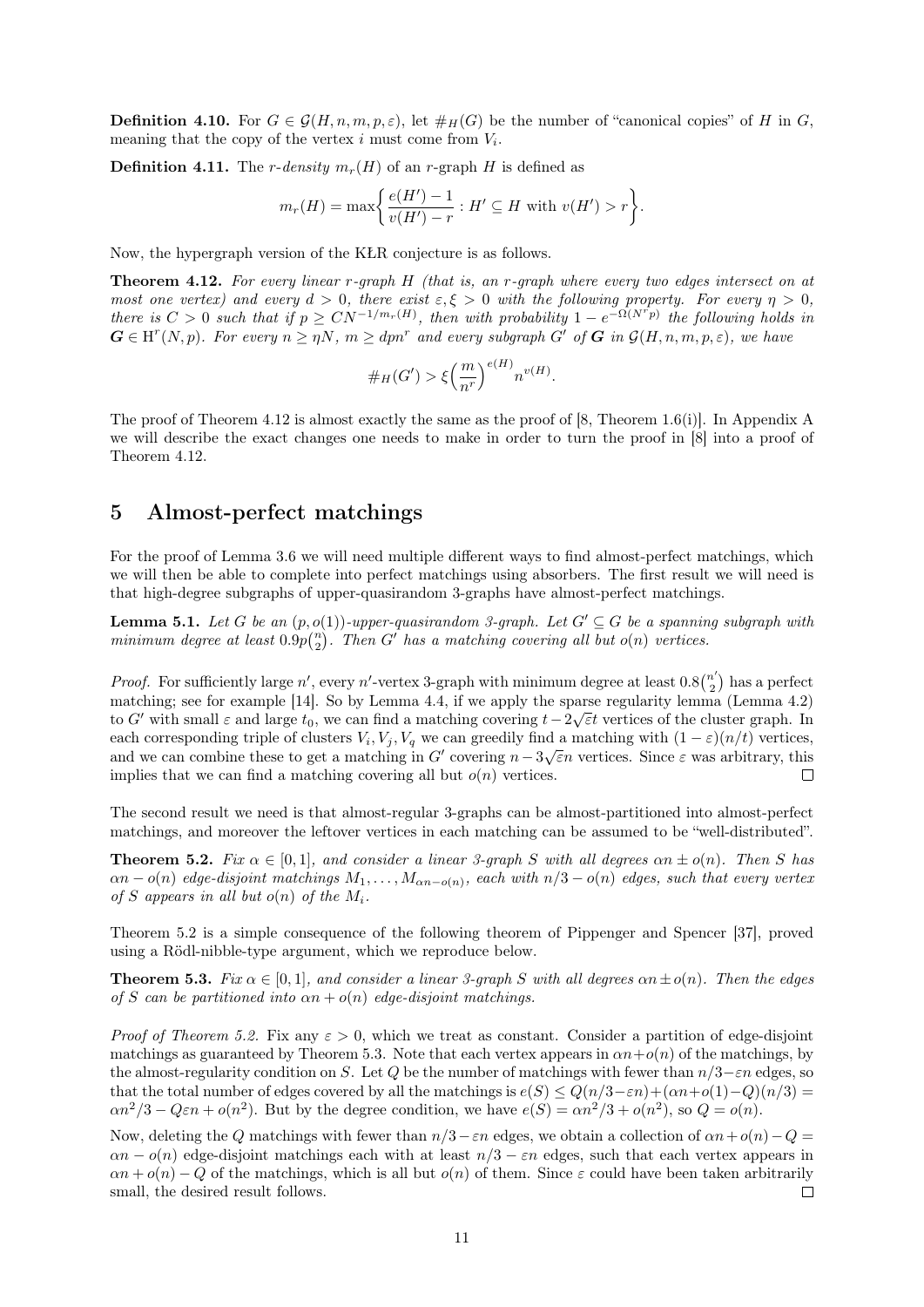## <span id="page-11-0"></span>6 Packing in good systems

In this section we prove [Lemma 3.6.](#page-6-1) First, we show how to partition our 3-graph into subgraphs with certain "nice" properties.

#### 6.1 Partitioning for packing

The majority of the edges of our 3-graph S will go into subgraphs  $G_1, \ldots, G_\ell$ . These subgraphs will have vertex sets  $U_1, \ldots, U_\ell$  which each comprise almost all the vertices of S, but they will be rather sparse (each containing approximately a  $1/\ell$  fraction of the edges of S). Eventually, we will use [Theorem 5.2](#page-10-2) to find an almost-perfect packing of almost-perfect matchings in each of these subgraphs.

Some of the remaining edges will go into subgraphs  $F_1, \ldots, F_\ell$ , where the vertex set  $W_i$  of each  $F_i$  is complementary to the vertex set of  $G_i$ . Despite each  $F_i$  having fewer edges than  $G_i$ , the degrees in  $F_i$ will be much higher than the degrees in  $G_i$  (this will be possible because the  $W_i$  will be quite small, and  $F_i$  will contain almost all the edges of S within  $W_i$ ).

Many of the edges that still remain will go into subgraphs  $H_1, \ldots, H_\ell$ , whose purpose is to serve as a "bridge" between  $G_i$  and  $F_i$ . For each  $i \leq \ell$ , after finding our almost-perfect matchings in  $G_i$ , we will use  $H_i$  to extend each matching to cover all of  $G_i$  and some of  $F_i$ , after which we can iteratively complete all of our matchings using absorber-resilience properties of  $F_i$ . The details of the properties we will need are summarised in the following lemma. Say that a graph is  $(R, D)$ -absorber-resilient if it is  $D$ -absorber-resilient after deleting any choice of at most  $R$  vertices.

<span id="page-11-1"></span>**Lemma 6.1.** For any fixed  $\alpha$ , consider an  $(\alpha, o(1))$ -good linear 3-graph S with n vertices. Fix any (sufficiently small)  $\delta > 0$ , and let  $\ell = \delta^{-5/2}$ . Then there exists a constant  $\kappa = \kappa(\alpha, \delta) > 0$  and a partition of the edges of S into  $3\ell + 1$  subgraphs  $G_1, \ldots, G_\ell, H_1, \ldots, H_\ell, F_1, \ldots, F_\ell$ , and Q (not necessarily induced or spanning) such that the following properties hold:

- 1. Most of the edges are covered: at least a  $\left(1-3\right)$ √  $\overline{\delta}$ )-fraction of the edges of S are in some  $G_i$ ;
- 2. Controlling the sizes of  $U_i$  and  $W_i$ : for each i, the vertex sets  $U_i = V(G_i)$  and  $W_i = V(F_i)$ partition  $V(S)$ , and  $|W_i| = \delta n + o(n)$ ;
- 3. The 3-graphs  $G_i$  are almost regular: each  $G_i$  has all degrees in the range

$$
(\alpha(1-\delta)^2(1-2\sqrt{\delta})/\ell\Big)n/2 \pm o(n);
$$

- 4. The 3-graphs  $F_i$  are relatively dense: each  $F_i$  has all degrees at least  $0.9999(\alpha\delta^2)n/2$ ;
- 5. Many "bridging" edges: for every vertex of  $G_i$ , there are  $\Omega(n)$  edges of  $H_i$  with one vertex in  $U_i$  and two vertices in  $W_i$ ;
- 6. The 3-graphs  $F_i$  are absorber-resilient: each  $F_i$  is  $(\kappa n, 0.9995(\alpha \delta^2)(n/2))$ -absorber-resilient.

<span id="page-11-2"></span>Before we prove [Lemma 6.1](#page-11-1) we briefly state and prove a lemma regarding absorber-resilience.

**Lemma 6.2.** For any fixed  $\alpha, \delta > 0$ , consider an  $(\alpha, o(1))$ -good linear 3-graph S with n vertices. There is  $\kappa = \kappa(\alpha, \delta) > 0$  such that if U is a random subset of vertices of S, obtained by including each vertex with probability  $\delta$  independently, then  $S[U]$  is  $(\kappa n, 0.9995(\alpha \delta^2)(n/2))$ -absorber-resilient with probability at least  $1 - e^{-\Omega(n)}$ .

Proof. Choose  $\kappa$  sufficiently small such that  $\binom{n}{\kappa n} \exp(-10^{-8} (\delta/2)^4 \alpha^2 n) = e^{-\Omega(n)}$ . By the Chernoff bound, we have  $|U| \geq \delta n/2$  with probability at least  $1 - e^{-\Omega(n)}$ . Condition on such an outcome for  $|U|$ , so that  $U$  is now a uniformly random set of vertices of this size. Now, the desired result follows from the robust-absorber resilience property of goodness, taking the union bound over all ways to delete up to  $\kappa n$ vertices from U.  $\Box$ 

Now we can prove [Lemma 6.1.](#page-11-1)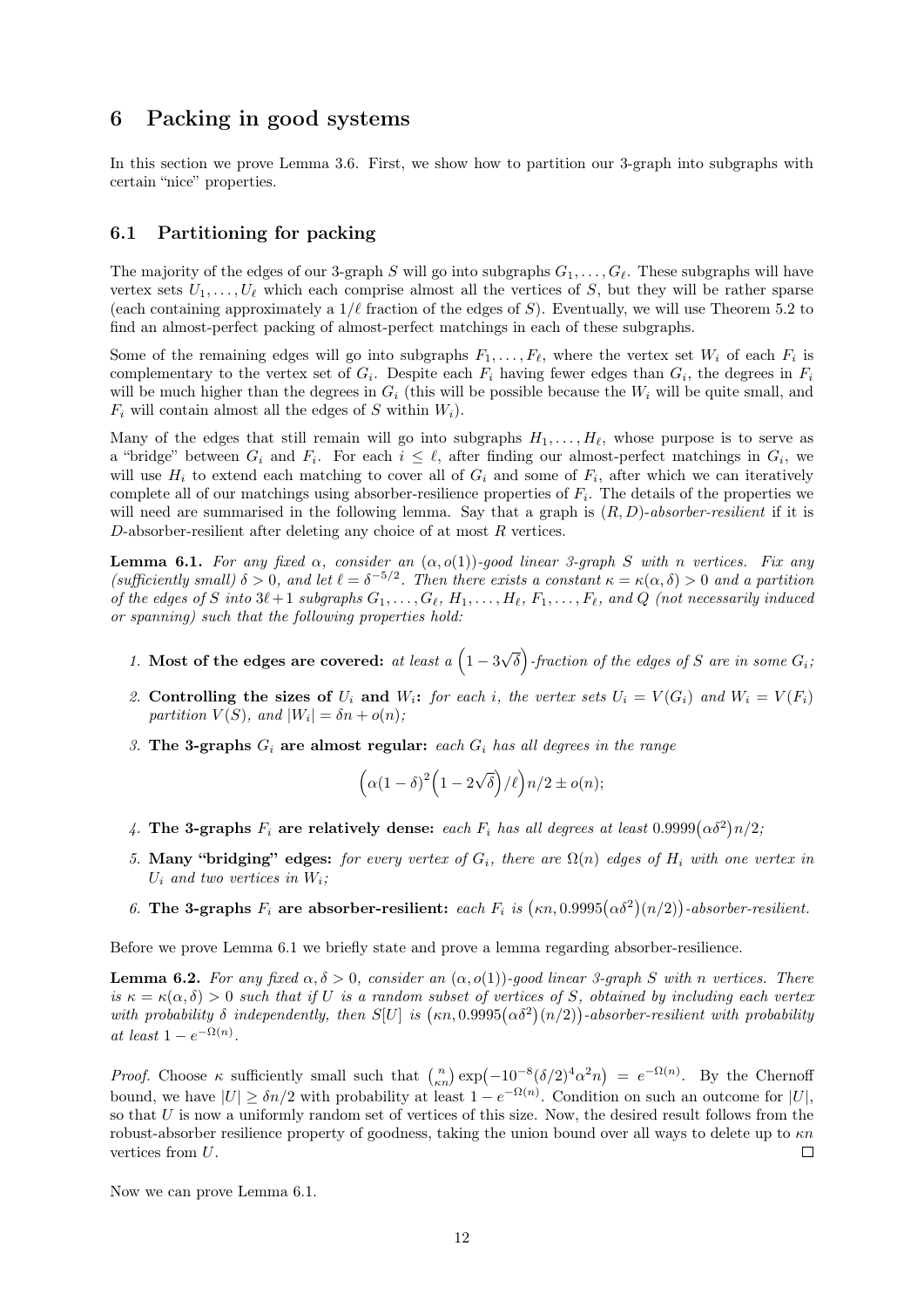*Proof of [Lemma 6.1.](#page-11-1)* We will describe a random procedure to build the  $G_i, H_i, F_i$  and show that the desired properties are satisfied with positive probability. It suffices to show that each of the six properties holds with probability strictly larger than (say)  $5/6$  individually; the result will then follow by a simple union bound.

For each  $i \leq \ell$  and each  $v \in V(S)$ , put  $v \in W_i$  with probability  $\delta$  (independently for each i, v). Then, let  $U_i = V(S) \backslash W_i$ . By a simple application of the Chernoff bounds we see that a.a.s. property 2 holds. Moreover, by [Lemma 6.2](#page-11-2) we obtain that a.a.s. each  $S[W_i]$  is  $(\kappa n, 0.9995(\alpha \delta^2)(n/2))$ -absorber-resilient. Since we will choose  $F_i$  to be a spanning subgraph of  $S[W_i]$ , we will obtain that a.a.s. property 6 holds.

Now, we build the  $G_i$ ,  $H_i$ ,  $F_i$ . Do the following for each edge  $e$ , independently.

- 1. If e is a subset of some  $W_i$  (which happens with probability  $p_F := 1 (1 \delta^3)^{\ell} \approx \delta^3 \ell =$ √  $(\delta)$ , then do the following.
	- (a) If e is a subset of a *unique*  $W_i$ , put  $e \in F_i$ ;
	- (b) otherwise, put  $e \in Q$ .
- 2. Choose a uniformly random  $i \leq \ell$ , and choose  $p_H$  to satisfy  $p_F + p_H = 2\sqrt{\delta}$ . If e is not a subset of any  $W_j$ , then with probability  $p_H/(1-p_F)$  do the following.
	- (a) If e has one vertex in  $U_i$  and two vertices in  $W_i$ , put e in  $H_i$ .
	- (b) Otherwise, put  $e \in Q$ .
- 3. The probability we have not taken any of the previous actions is  $p<sub>G</sub> := 1 2$ √ δ. In this case, do the following (still with  $i \leq \ell$  as a uniformly random index).
	- (a) If  $e \subseteq U_i$ , put  $e$  in  $G_i$ .
	- (b) Otherwise, put e in Q.

By the Chernoff bound, a.a.s. property 1 holds.

Now, for a vertex v, let  $d_{G_i}(v)$  be the number of edges  $e \in S$  containing v, such that  $e \setminus \{v\} \subseteq U_i$  and such that in the above procedure, the random index chosen for e is i. So, if  $v \in U_i$  then  $d_{G_i} = \deg_{G_i}(v)$ . Since S is a partial Steiner triple system, the edges containing v do not intersect other than in v, so  $d_{G_i}(v)$  has a binomial distribution  $\text{Bin}\left(\alpha n/2 \pm o(n), (1-\delta)^2 p_G(\ell)\right)$ . By the Chernoff bound and the union bound it follows that a.a.s. property  $\hat{3}$  holds.

Next, if for some  $i \leq \ell$  and edge  $e \in E(S)$  we condition on the event that  $e \subseteq W_i$  then the probability that e is contained in some other  $W_j$  is  $p^* := 1 - (1 - \delta^3)^{\ell - 1} \approx$ √ δ. So, for every  $i \leq \ell$  and vertex v, if we condition on the event that  $v \in W_i$  then  $\deg_{F_i}(v)$  has a binomial distribution  $\text{Bin}(\alpha n/2 \pm o(1), \delta^2(1-p^*))$ , so by the Chernoff bound a.a.s. property 4 holds (provided  $\delta$  is sufficiently small).

Finally, for every  $i \leq \ell$  and vertex v, if we condition on the event that  $v \in U_i$  then  $\deg_{F_i}(v)$  has a binomial distribution  $\text{Bin}(\Omega(n), \Omega(1))$ , so by the Chernoff bound a.a.s. property 5 holds.  $\Box$ 

#### 6.2 Absorbers

Absorbers are the basic building blocks for a larger structure which will eventually allow us to complete an almost-perfect matching into a perfect matching. The relative positions of the absorbers in this structure will be determined by a "template" with a "resilient matching" property.

<span id="page-12-0"></span>**Lemma 6.3.** For any sufficiently large n, there exists a 3-graph  $T$  with 10n vertices, maximum degree at most 40, and an identified set Z of  $2n$  vertices, such that if we remove any n vertices from Z, the resulting hypergraph has a perfect matching. We call  $T$  a resilient template and we call  $Z$  its flexible set.

[Lemma 6.3](#page-12-0) is an immediate consequence of [\[31,](#page-20-4) Lemmas 5.2 and 5.3], and is proved using a construction due to Montgomery [\[35\]](#page-20-14). Now, we will want to arrange absorbers in the positions prescribed by a resilient template, as follows.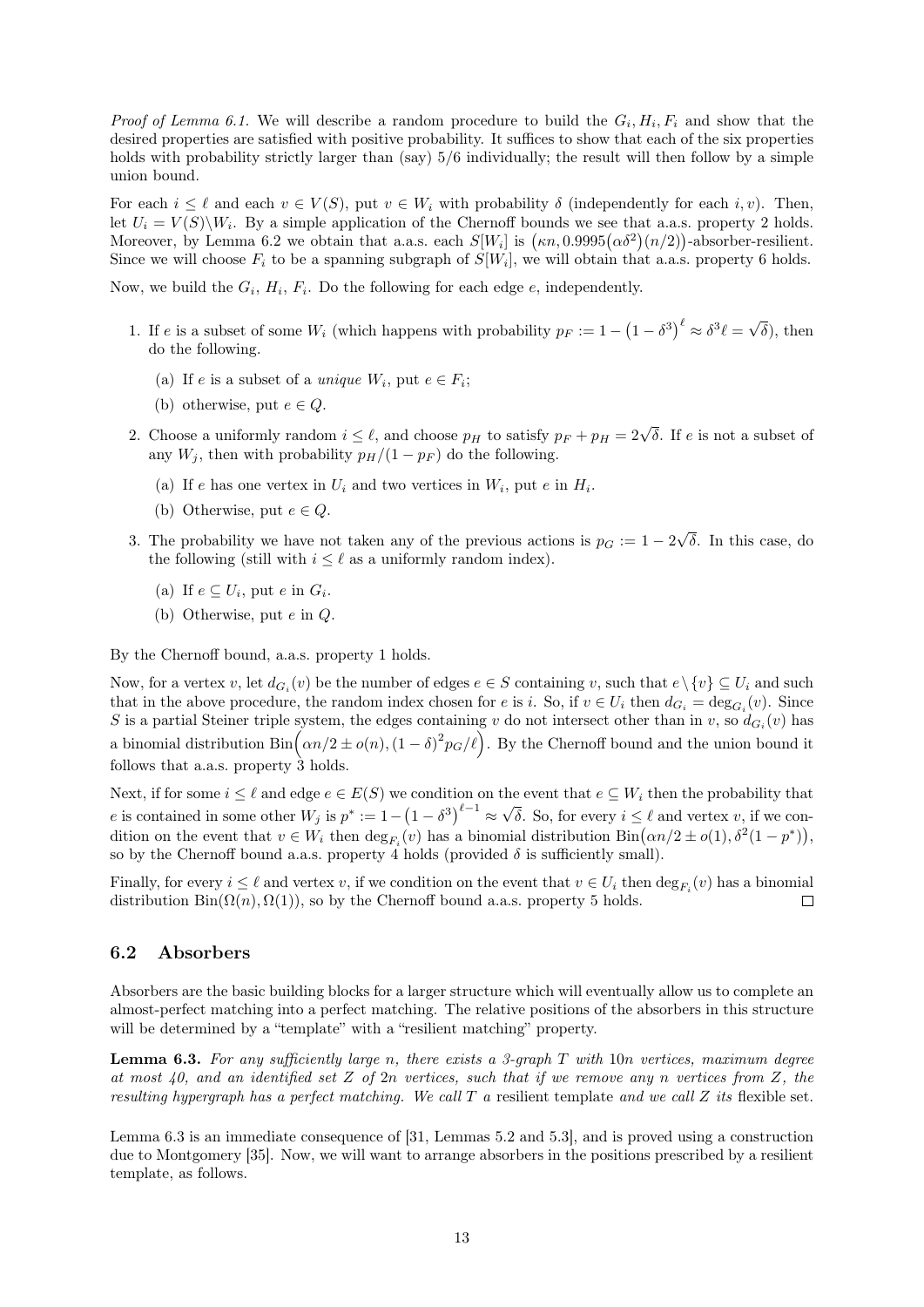**Definition 6.4.** An *absorbing structure* is a 3-graph  $H$  of the following form. Consider a resilient template T and put externally vertex-disjoint absorbers on each edge of T, introducing 18 new vertices for each. Then delete the edges of T. That is, the template just describes the relative positions of the absorbers, its edges are not actually in the absorbing structure.

Note that an absorbing structure with a flexible set of size  $2n$  has at most  $10n + 18 \times 400n/3 = O(n)$ vertices, at most  $13 \times (400n/3) = O(n)$  edges and maximum degree at most  $40 = O(1)$ . An absorbing structure  $H$  has the same crucial property as the resilient template  $T$  that defines it: if we remove any half of the vertices of the flexible set  $Z$  then what remains of  $H$  has a perfect matching. Indeed, after this removal we can find a perfect matching  $M$  of  $T$ , then our perfect matching of  $H$  can be comprised of the covering matching of the absorber on each edge of M and the non-covering matching for the absorber on each other edge of T.

So, if we can find an absorbing structure H with flexible set  $Z$  in our 3-graph  $S$ , then to find a perfect matching it suffices to find a matching that covers all the vertices outside H and any half of the vertices in Z. For the proof of [Lemma 3.6,](#page-6-1) we will be able to construct an absorbing structure with prescribed flexible set using absorber-resilience and the following simple lemma.

<span id="page-13-0"></span>**Lemma 6.5.** Suppose an n-vertex 3-graph G has the property that in every induced subgraph with  $n - n'$ vertices, there is an absorber rooted on every triple of vertices. Suppose also that  $n'$  is sufficiently large. Then given any subset  $Z \subseteq V(G)$  of size  $\omega(1) = |Z| \leq n'/(18 \times 400/3)$ , G contains an absorbing structure with flexible set Z.

*Proof.* Let  $q = |Z|/2$ , and fix a resilient template T on an arbitrary set of 10q vertices of G (the edges of T do not have to exist in  $G$ ). Now, we can build our absorbing structure greedily, iteratively finding disjoint absorbers on each edge of T. Indeed, at any point, the non-rooted vertices of the absorbers found so far together comprise a total of at most  $18 \times 400q/3 \leq n'$  vertices. After deleting these vertices, we can still continue to find absorbers rooted on every desired triple of vertices.  $\Box$ 

In the proof of [Lemma 3.6,](#page-6-1) to find a perfect matching we will choose  $Z$  to be a "rich" set of vertices as guaranteed by [Lemma 4.5.](#page-8-0) Then, we will be able to use [Lemma 5.1](#page-10-4) to find a matching covering almost all the vertices outside our absorbing structure, and the choice of  $Z$  will allow us to extend this to a matching covering all the vertices outside the absorbing structure and half of Z. We will then use the absorbing structure to complete this into a perfect matching.

### 6.3 Proof of [Lemma 3.6](#page-6-1)

Now, we combine the lemmas in the last two subsections to prove [Lemma 3.6.](#page-6-1)

*Proof of [Lemma 3.6.](#page-6-1)* Fix sufficiently small  $\delta > 0$  (which we will treat as constant for most of the proof). Consider subgraphs  $G_1, \ldots, G_\ell, H_1, \ldots, H_\ell, F_1, \ldots, F_\ell$  and vertex sets  $U_1, \ldots, U_\ell, W_1, \ldots, W_\ell$  as guaranteed by [Lemma 6.1.](#page-11-1)

Consider some  $i \leq \ell$ . Let  $M_1, \ldots, M_s$  be a collection of  $s = (\alpha(1 - \delta)^2)(1 - 2)$ √  $\delta(\delta)/\ell \big) n/2 - o(n)$  almostperfect matchings in  $G_i$ , as guaranteed by [Theorem 5.2.](#page-10-2) We will show that for each  $j \leq s$ , regardless of how  $M_1, \ldots, M_{j-1}$  were previously completed, we can complete  $M_j$  to a perfect matching using the edges in  $H_i$ and  $F_i$  that have not been used so far. We will be able to conclude that S has  $\alpha(1-\delta)^2(1-2\sqrt{\delta})n/2$  $o(n)$  edge-disjoint perfect matchings, which implies the desired result (since  $\delta$  could have been chosen to be arbitrarily small).

Now, fix an arbitrary ordering of the  $o(n)$  vertices in  $U_i$  which are not yet covered by  $M_i$ . For each such uncovered vertex u in turn, choose an edge of  $H_i$  which contains u and two vertices of  $W_i$ , which has not already been used for a previous completion and which does not intersect any edges chosen for previous uncovered vertices. Add this edge to  $M_i$ . To see that it is possible to make this choice, note that there are  $\Omega(n)$  edges in  $H_i$  which contain u. Only  $o(n)$  of these edges have been used to complete previous matchings, and only  $o(n)$  of these edges intersect an edge that was previously chosen for a different uncovered vertex (the edges containing  $u$  do not intersect in any vertices other than  $u$ , because  $S$  is a partial Steiner triple system).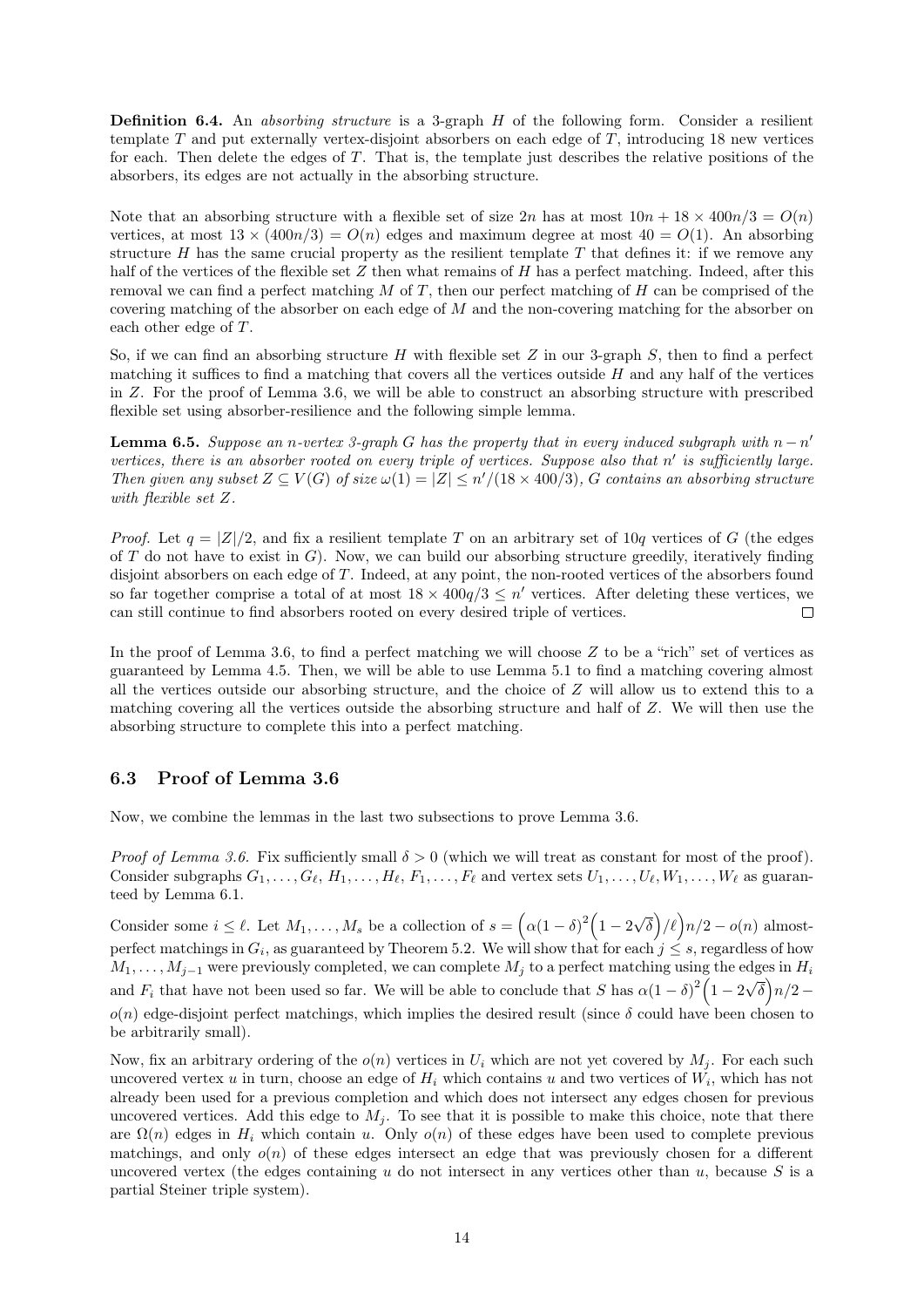After doing this,  $M_j$  covers all of  $U_i$  and  $o(n)$  vertices of  $W_i$ . Let  $W'_i$  be the set of unmatched vertices in  $W_i$ , and let  $F'_i$  be the subgraph consisting of all edges of  $F_i[W'_i]$  not used for previous matchings  $M_q$ ,  $q < j$ . We now need to find a perfect matching in  $F_i'$ .

First note that if  $\delta$  is sufficiently small, then s (which is about  $\alpha \delta^{5/2} n/2$ ) is much less than the degrees in  $F_i$  (which are about  $\alpha \delta^2 n/2$ ). So,  $F_i$  and  $F'_i$  have minimum degree at least  $0.9998(\alpha \delta^2)n/2$ . Let  $\kappa = \Omega(1)$  be as in the statement of [Lemma 6.1,](#page-11-1) let  $n' = \min(\kappa n/2, 0.0003(\alpha \delta^2)n/2)$ , and note that by the absorber-resilience property of  $F_i$  (property 6 in [Lemma 6.1\)](#page-11-1),  $F'_i$  has the property that in any induced subgraph obtained by deleting at most  $n'$  vertices, there is an absorber rooted on every triple of vertices.

By [Lemma 4.5](#page-8-0) (with sufficiently small  $\varepsilon$ ) and the pseudorandomness property of goodness (which implies the necessary upper-quasirandomness condition), for some  $\xi = \Omega(1)$  we can find a vertex set Z' with the following properties:

- 1.  $\Omega(n) \leq |Z'| \leq n'/(2 \times 18 \times 400/3);$
- 2. all but  $0.01\alpha\delta^2 n$  vertices have degree  $\Omega(n)$  into  $Z'$ ;
- 3. every subset of  $|Z'|(1-\xi)$  vertices of Z' induces at least one edge.

Arbitrarily add vertices to obtain a set  $Z \supseteq Z'$  such that  $|Z|/2 = |Z'|(1 - \xi)$ . By the absorber-resilience properties of  $F_i'$  and [Lemma 6.5,](#page-13-0) we can find an absorbing structure H in  $F_i'$  with flexible set Z. Let  $X = V(H) \backslash Z$ .

Consider the (at most  $0.01\alpha\delta^2 n$ ) bad vertices which do not have the guaranteed degree into Z'. Since there are so few of these vertices, and the absorbing structure  $H$  is so small compared to the degrees in  $F'_i$ , we can greedily find a matching in  $F'_i$  avoiding  $V(H)$  and covering all the bad vertices. Let  $F''_i$  be obtained from  $F_i'$  by removing the matched vertices and all the vertices in  $X \cup Z'$ . Then by [Lemma 5.1](#page-10-4) we can find a matching covering all but  $o(n)$  vertices of  $F''_i$ . Let Y be the set of uncovered vertices.

Now, it suffices to find a perfect matching in  $F_i'[Y \cup X \cup Z']$ . By the richness of  $Z'$ , in  $F_i'$  we can greedily find a matching of |Y| edges each with a vertex in Y and two vertices in  $Z'$ . We can then greedily augment this matching with edges inside Z' until there are  $|Z'|(1-\xi) = |Z|/2$  vertices of Z' uncovered. Finally, we can use the absorbing structure to finish the perfect matching.  $\Box$ 

### <span id="page-14-0"></span>7 Goodness in random Steiner triple systems

Let S be a uniformly random ordered  $\text{STS}(n)$ , and let  $N = \binom{n}{2}/3 = (1+o(1))n^2/6$ . We will show that  $S_{\alpha N}$  is a.a.s.  $(\alpha, o(1))$ -good as long as  $\alpha$  is a sufficiently small constant. This will suffice to prove [Lemma 3.5,](#page-6-0) because we can partition  $S$  into r partial Steiner triple systems which each have the same distribution as  $S_{N/r}$  and then take a union bound.

### 7.1 Almost-regularity

The almost-regularity property of goodness follows immediately from [Theorem 2.4,](#page-3-1) taking  $\mathcal{Q} = \mathcal{O}_{\alpha N}^{\varepsilon,1}$ and observing that every  $S \in \mathcal{O}_{\alpha N}^{\varepsilon,1}$  has the required property. (We could also give a direct proof by considering a random ordering of the edges of a Steiner triple system; see [\[31,](#page-20-4) Section 2.1]).

### <span id="page-14-1"></span>7.2 Upper-quasirandomness

In this subsection we prove that  $S_{\alpha N}$  a.a.s. satisfies the quasirandomness property of goodness. Consider  $q \in \mathbb{N}$  (which we will treat as a sufficiently large constant).

Let  $G \sim H^3(n,p)$  with  $p = (\alpha/q)(1+10(\alpha/q))/n$ . By the Chernoff bound, with probability  $1-e^{-\Omega(n^2)}$ our random 3-graph G has the property that  $e_G(X, Y, Z) \leq (\alpha/q)|X||Y||Z|/n + 11(\alpha/q)^2 n^2$  for every triple of disjoint vertex subsets X, Y, Z. Denote this property by P. By [Lemma 2.6](#page-3-0) (with  $S = \emptyset$ ) and [Theorem 2.4](#page-3-1) (with no conditioning; that is,  $\mathcal{Q} = \mathcal{O}_{\alpha N} \cup \{*\}$ ),  $\mathcal{P}$  also holds a.a.s. in  $\mathcal{S}_{\alpha N/q}$ . By symmetry, in fact it holds a.a.s. in  $S^{(\ell)} := S_{\alpha \ell N/q} \backslash S_{\alpha(\ell-1)N/q}$  for each  $\ell \leq q$ .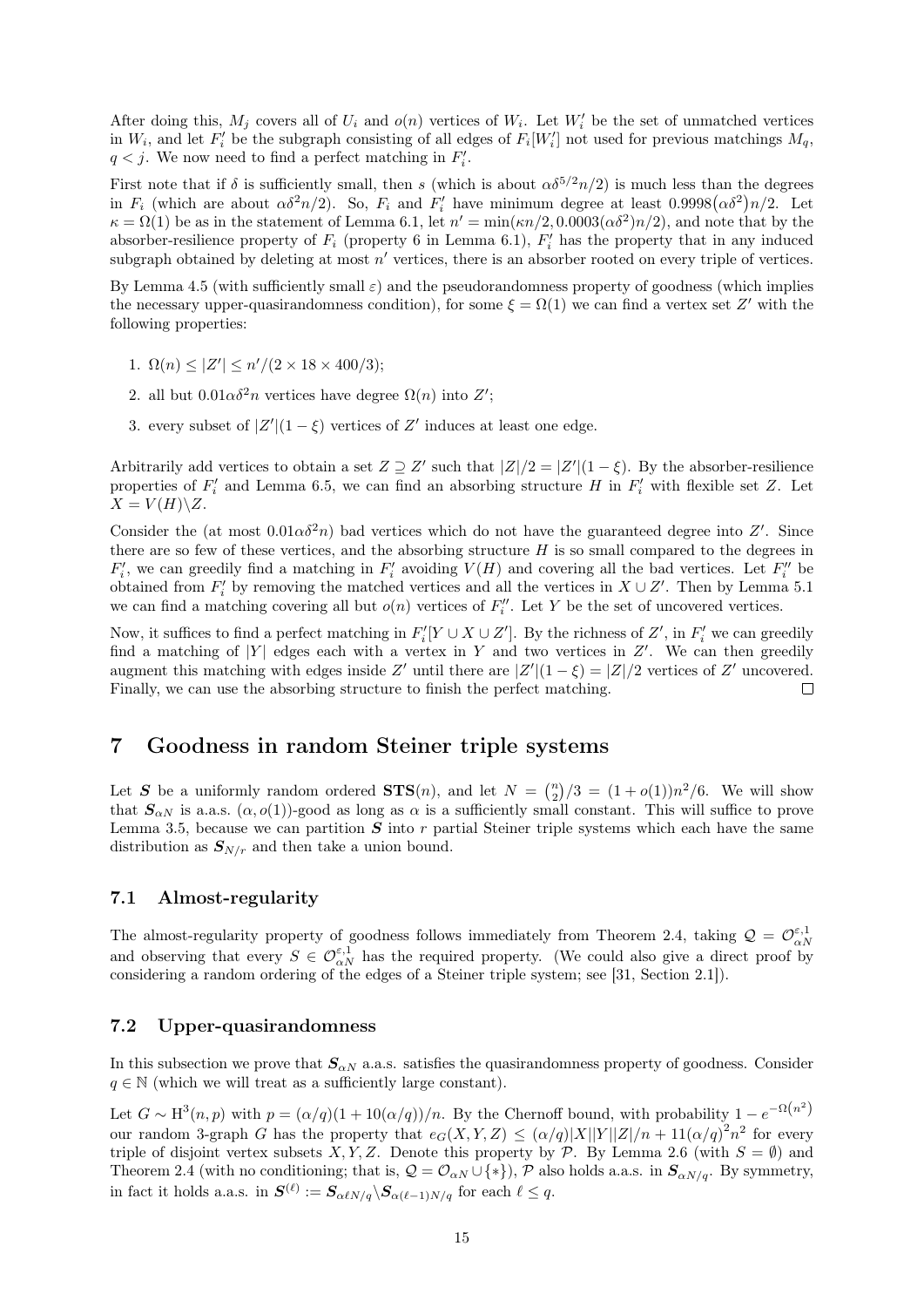So, a.a.s. for every triple of vertex subsets  $X, Y, Z$  in  $S_{\alpha N}$ , we have

$$
e_{\mathcal{S}_{\alpha N}}(X, Y, Z) = \sum_{\ell \le q} e_{\mathcal{S}^{(\ell)}}(X, Y, Z) \le \alpha |X||Y||Z|/n + 11(\alpha^2/q)n^2.
$$

Since q could have been arbitrarily large, the desired result follows.

#### 7.3 Embedding Absorbers

To finish the proof of [Lemma 3.5,](#page-6-0) we need to prove that the robust absorber-resilience property of goodness holds a.a.s. in  $S_{\alpha N}$ . To do this we use [Theorem 2.4](#page-3-1) in its full generality, conditioning on the almost-regularity of the first few steps of the triangle removal process.

Let  $\alpha' = \alpha/2$ , let a be small enough for [Theorem 2.4,](#page-3-1) and let

$$
\mathcal{Q} = \{ * \} \cup \left\{ S \in \mathcal{O}_{\alpha N} : S_{\alpha' N} \in \mathcal{O}_{\alpha' N}^{n^{-a}, 1} \right\} \supseteq \mathcal{O}_{\alpha N}^{n^{-a}, 1}
$$

The plan is to use [Lemma 2.6](#page-3-0) and [Theorem 4.12](#page-10-1) to show that for any  $S \in \mathcal{O}_{\alpha' N}^{n^{-a},1}$ , the triangle-removal process  $R(S, \alpha'N)$  is extremely likely to produce a partial Steiner triple system which has certain proper-ties which make it easy to find absorbers. We will then be able to use [Theorem 2.4](#page-3-1) to prove that  $S_{\alpha N}$  is likely to have these properties as well. In combination with some much simpler facts about concentration of degrees in  $S_{\alpha N}$ , this will allow us to deduce the desired robust absorber-resilience property. Fix some  $\beta > 0$  that is very small compared to  $\alpha$ , and for every subset of vertices  $W \subseteq [n]$  fix an equipartition  $W = \pi_A(W) \cup \pi_B(W)$ . Our main objective in this subsection is to prove the following claim.

<span id="page-15-0"></span>Claim 7.1. Consider any  $S \in \mathcal{O}_{\alpha' N}^{n^{-a},1}$ , and let  $G \sim H^3(n,p)$  with  $p = \alpha'(1+10\alpha')/n$ . If  $\beta > 0$ is sufficiently small, then for any subset W of  $w \ge \beta n$  vertices, the following holds with probability  $1-e^{-\Omega\left(n^{2}\right)}$ . Consider any spanning subgraphs  $G'\subseteq G[W]$  and  $S'\subseteq S[W]$  such that

- 1. S' has minimum vertex degree at least  $0.98(\alpha'w^2/n^2)(n/2)$ , and
- 2. in  $G'$ , for any vertex  $v \in W$  and every  $\beta^3 n$ -vertex subset U,

$$
\deg_{\pi_A(W)\backslash U}(v), \deg_{\pi_B(W)\backslash U}(v) \ge 0.98\left(\alpha'\left(\frac{w/2}{n}\right)^2\right)\frac{n}{2}.
$$

Then for any vertices  $x, y, z \in W$ , there is an absorber in  $S' \cup G'$  rooted at  $x, y, z$ .

Before proving [Claim 7.1](#page-15-0) we show how it completes the proof of [Lemma 3.5.](#page-6-0) We break down this deduction into some relatively simple claims. First, in  $S_{\alpha N}$  the degrees into various subsets are typically quite well-behaved. Let  $\gamma_w = 0.0001(w/n)^2 \alpha$ .

<span id="page-15-1"></span>**Claim 7.2.** A.a.s.  $S_{\alpha N}$  has the property that for any  $w \ge \beta n$  and at least  $\left(1 - \exp(-10^{-8}(w/n)^4 \alpha^2 n)\right) {n \choose w}$ of the w-vertex subsets W:

- 1. all the vertex degrees in  $S_{\alpha' N}[W]$  are  $(\alpha' w^2/n^2)(n/2) \pm \gamma_w n$ , and
- 2. in  $(\mathbf{S}_{\alpha N} \setminus \mathbf{S}_{\alpha' N} )[W]$  every vertex v has degree  $(\alpha'(w/2)^2/n^2)(n/2) \pm \gamma_w n$  into  $\pi_A(W)$  and into  $\pi_B(W)$ , and there are  $2(\alpha'(w/2)^2/n^2)(n/2) \pm \gamma_w n$  edges containing v, a vertex in  $\pi_A(W)$  and a vertex in  $\pi_B(W)$ .

*Proof.* Let  $w > \beta n$  and consider a particular w-vertex set W. Observe that randomly reordering the edges and vertices of  $S$  does not change its distribution, so by a concentration inequality for the hypergeometric distribution (see for example [\[15,](#page-20-15) Theorem 2.10]) and the union bound, with probability at least  $1$  $e^{-(3/2)\gamma_w^2 n}$  the desired properties hold for W. By Markov's inequality, a.a.s. for every  $w \ge \beta n$  the number of W for which the properties fail to hold is at most  $e^{-\gamma_w^2 n} \binom{n}{w} = \exp(-10^{-8}(w/n)^4 \alpha^2 n) \binom{n}{w}$ .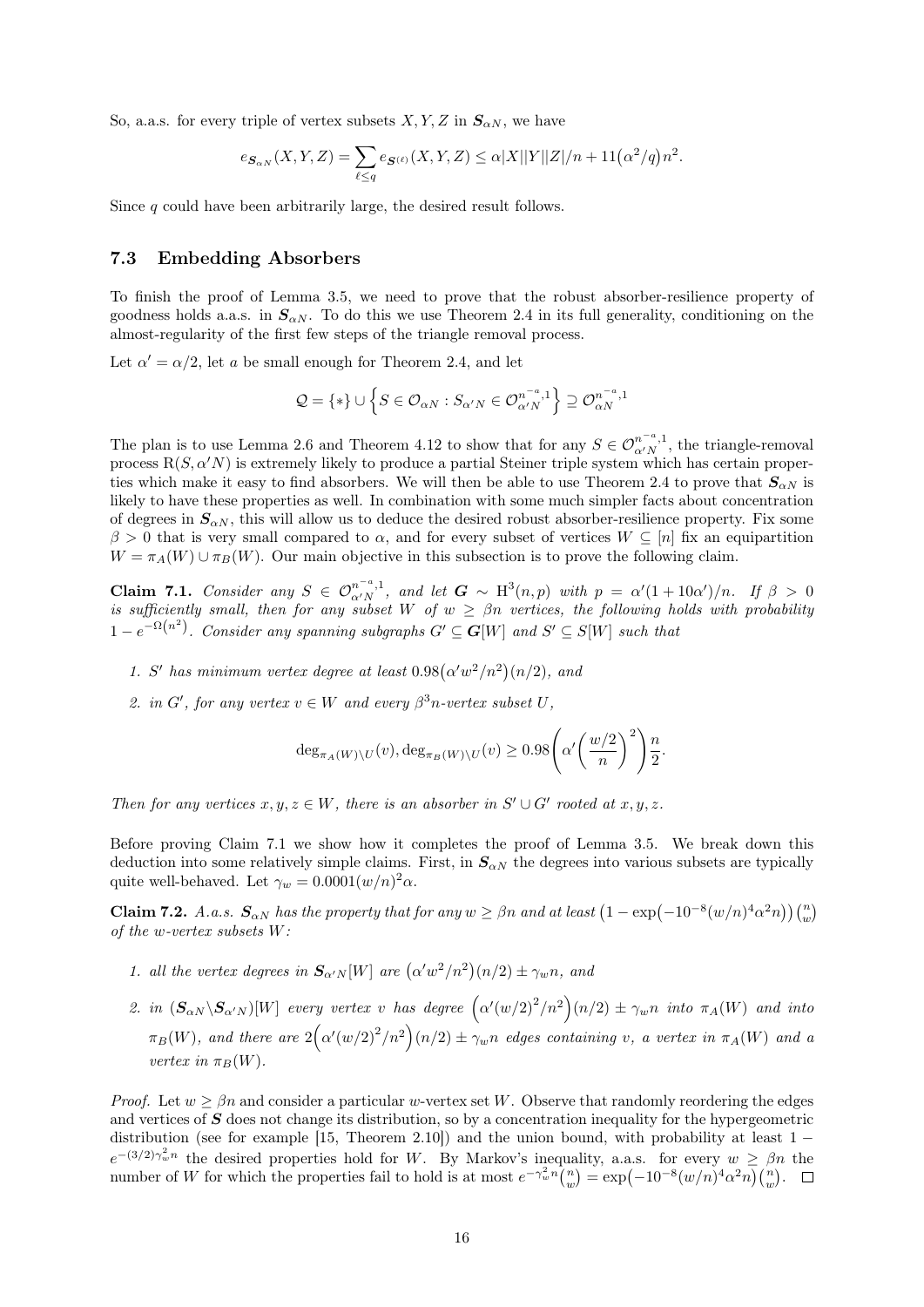Next, the following lemma summarises how to use [Theorem 2.4](#page-3-1) and [Lemma 2.6](#page-3-0) to turn [Claim 7.1](#page-15-0) into a fact about random Steiner triple systems.

<span id="page-16-0"></span>**Claim 7.3.** A.a.s.  $S_{\alpha N}$  has the following property, provided  $\beta$  is sufficiently small. Consider any  $w \ge \beta n$ and any w-vertex subset W, and consider spanning subgraphs  $S'' \subseteq (\mathbf{S}_{\alpha N} \setminus \mathbf{S}_{\alpha' N})[W]$  and  $S' \subseteq \mathbf{S}_{\alpha' N}[W]$ such that

- 1. S' has minimum vertex degree at least  $0.98(\alpha'w^2/n^2)(n/2)$ , and
- 2. in S'', for any vertex  $v \in W$  and every  $\beta^3 n$ -vertex subset U, we have

$$
\deg_{\pi_A(W)\backslash U}(v), \deg_{\pi_B(W)\backslash U}(v) \ge 0.98 \left(\alpha' \left(\frac{w/2}{n}\right)^2\right) \frac{n}{2}.
$$

Then for any vertices  $x, y, z \in W$ , there is an absorber in  $S' \cup S''$  rooted at  $x, y, z$ .

*Proof.* Note that the property in [Claim 7.1](#page-15-0) is a monotone decreasing property of  $G$  (depending on S). Then, combine [Lemma 2.6,](#page-3-0) [Theorem 2.4,](#page-3-1) and [Claim 7.1](#page-15-0) (with  $\mathcal Q$  as in the beginning of this subsection).  $\Box$ 

Now, given [Claim 7.2](#page-15-1) and [Claim 7.3](#page-16-0) it is fairly immediate to deduce that  $S_{\alpha N}$  a.a.s. has the desired absorber-resilience property, as follows. Suppose that  $S_{\alpha N}$  satisfies the conclusions of [Claim 7.2](#page-15-1) and [Claim 7.3,](#page-16-0) and consider  $w \geq \beta n$ . Suppose for some w-vertex subset W that  $S_{\alpha'N}[W]$  and  $(S_{\alpha N} \setminus S_{\alpha'N})[W]$ both satisfy the degree conditions in [Claim 7.2](#page-15-1) (this is true for at least  $\left(1 - \exp(-10^{-8}(w/n)^4 \alpha^2 n)\right) \binom{n}{w}$  of the choices of W). We want to show that  $S_{\alpha N}[W]$  is D-absorber-resilient, for  $D = 0.999(\alpha w^2/n^2)(n/2)$ . Consider a subgraph  $S \subseteq S_{\alpha N}[W]$  with minimum degree D. Observe that by the choice of  $\gamma_w$ , the hypergraph  $S' = S \cap S_{\alpha'N}$  consisting of the edges of S that appear in  $S_{\alpha'N}$  has minimum degree at least

$$
0.999\left(\alpha \frac{w^2}{n^2}\right)\frac{n}{2} - 4\left(\left(\alpha'\left(\frac{w/2}{n}\right)^2\right)\frac{n}{2} \pm \gamma_w n\right) \ge 0.98\left(\alpha'\frac{w^2}{n^2}\right)\frac{n}{2}.
$$

Next, let  $S'' = S \setminus S_{\alpha'N}$ , consider any vertex v and any set of U of  $\beta^3 n$  other vertices of W. Since S is a partial Steiner triple system there are at most  $\beta^3 n$  edges of S involving both v and U, so for sufficiently small  $\beta$ , in  $S''$  we have

$$
\deg_{\pi_A(W)\backslash U}(v) \ge 0.999 \left(\alpha' \frac{w^2}{n^2}\right) \frac{n}{2} - \left(\left(\alpha' \frac{w^2}{n^2}\right)(n/2) \pm \gamma_w n\right) - 3\left(\left(\alpha' \left(\frac{w/2}{n}\right)^2\right) \frac{n}{2} \pm \gamma_w n\right) - \beta^3 n
$$
  

$$
\ge 0.98 \left(\alpha' \left(\frac{w/2}{n}\right)^2\right) \frac{n}{2},
$$

and similarly  $\deg_{\pi_B(W)\setminus U}(v) \geq 0.98 \Big(\alpha'(w/2)^2/n^2\Big)(n/2)$ . So, in S' there is an absorber on every triple of vertices, concluding the proof of  $\vec{D}$ -absorber-resilience.

It remains to prove [Claim 7.1.](#page-15-0) As in the statement of [Claim 7.1,](#page-15-0) consider any  $S \in \mathcal{O}_{\alpha' N}^{n-a,1}$  and let  $G \sim H^3(n, p)$  with  $p = \alpha'(1 + 10\alpha')/n$ . The proof of [Claim 7.1](#page-15-0) will reduce to another claim about a family of auxiliary graphs obtained by contracting edges of subgraphs of  $G$ . For a vertex set W containing a vertex v, let  $H_{S[W]}(v)$  be the set of all edges containing v in  $S[W]$ .

<span id="page-16-1"></span>**Definition 7.4.** Consider any subset W of  $w \ge \beta n$  vertices of G, fix any  $x, y, z \in W$ , and consider any subsets  $H_x \subseteq H_{S[W]}(x), H_y \subseteq H_{S[W]}(y), H_z \subseteq H_{S[W]}(z)$  each with  $0.98(\alpha'w^2/n^2)(n/2)$  edges. Let  $\mathbf{G}(W, x, y, z, H_x, H_y, H_z)$  be a 3-graph obtained from  $\mathbf{G}[W \setminus \{x, y, z\}]$  by doing the following.

1. First, for  $k = \beta^4 n$ , choose distinct vertices

$$
a_1^x, \ldots, a_k^x, b_1^x, \ldots, b_k^x, a_1^y, \ldots, a_k^y, b_1^y, \ldots, b_k^y, a_1^z, \ldots, a_k^z, b_1^z, \ldots, b_k^z
$$

such that for each  $0 \le i \le k$ , we have  $\{x, a_i^x, b_i^x\} \in H_x, \{y, a_i^y, b_i^y\} \in H_y, \{z, a_i^z, b_i^z\} \in H_z$ . If  $\beta$  is sufficiently small this can be done greedily, recalling that the edges of  $H_x$  (respectively, of  $H_y$  or of  $H_z$ ) intersect only at x (respectively, only at y or at z).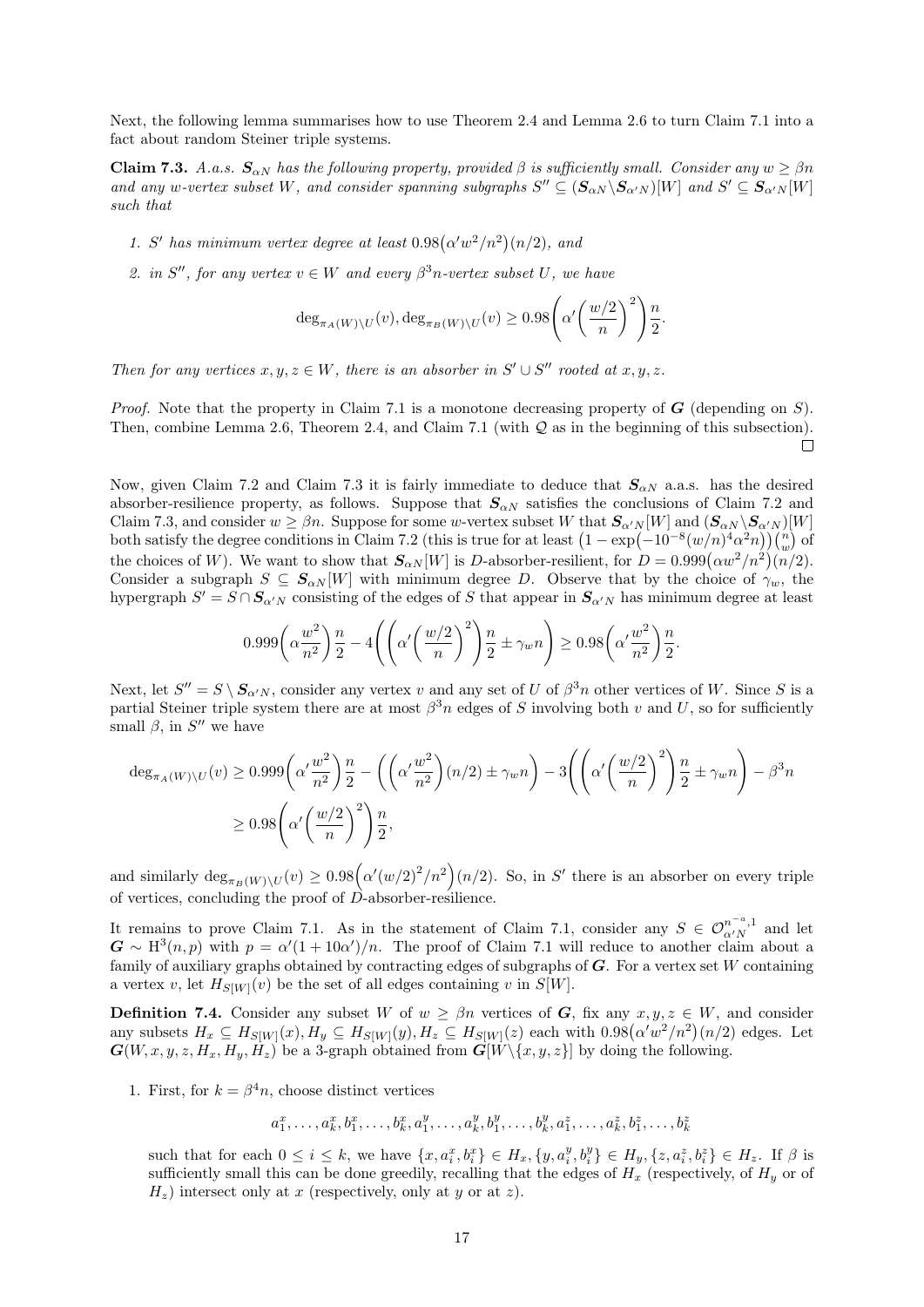- 2. Let  $W_A$  (respectively  $W_B$ ) be the subset of  $\pi_A(W)$  (respectively  $\pi_B(W)$ ) obtained by removing  $x, y, z$  and all 3k of the vertices chosen in the first step.
- 3. Then, for each  $v \in \{x, y, z\}$ , delete all edges containing a vertex of  $H_v$ , except those containing two vertices from  $W_A$  and some  $a_i^v$ , or two vertices from  $W_B$  and some  $b_i^v$ .
- 4. Finally, for each  $v \in \{x, y, z\}$ , contract each pair  $\{a_i^v, b_i^v\}$  to a single vertex. Let  $U_v$  be the set of newly contracted vertices.

Now, to prove [Claim 7.1](#page-15-0) it suffices to prove the following claim (observe that  $2|U_x|+2|U_y|+2|U_z|+3 \leq \beta^3 n$ for sufficiently small β, and taking the union bound over all choices of  $W, x, y, z, H_x, H_y, H_z$  costs us a factor of only  $e^{O(n)}$ ).

<span id="page-17-0"></span>**Claim 7.5.** For any  $W, x, y, z, H_x, H_y, H_z$  as in [Definition 7.4,](#page-16-1)  $G' := G(W, x, y, z, H_x, H_y, H_z)$  has the following property with probability  $1 - e^{-\Omega(n^2)}$ . For any spanning subgraphs

 $G_A \subseteq \mathbf{G}'[W_A \cup U_x \cup U_y \cup U_z], \quad G_B \subseteq \mathbf{G}'[W_B \cup U_x \cup U_y \cup U_z]$ 

with minimum vertex degree at least  $0.98(\alpha(w/2)^2/n^2)(n/2)$ , there are vertices  $x' \in U_x$ ,  $y' \in U_y$ ,  $z' \in U_z$ such that in both  $G_A$  and  $G_B$  there is a sub-absorber rooted on x', y', z'.

We will prove [Claim 7.5](#page-17-0) with the sparse regularity lemma [\(Lemma 4.2\)](#page-7-1) and [Theorem 4.12.](#page-10-1) Before doing this, we prove some final auxiliary lemmas. First, we need to know that absorbers are suitably sparse to apply [Theorem 4.12.](#page-10-1) Recall the definition of 3-density from [Definition 4.11.](#page-10-5)

<span id="page-17-1"></span>Lemma 7.6. Consider an absorber and contract each rooted edge to a single vertex. Call the resulting 3-graph  $H$  a contracted absorber. ( $H$  is equivalently obtained by gluing together two sub-absorbers on their rooted vertices). Then H has  $m_3(H) < 1$ .

*Proof.* Note that H has maximum degree 2. Let  $H'$  be a subgraph of H with q vertices of degree 2. Then,  $3e(H') \le v(H') + q$ , and it follows that we can only have  $(e(H') - 1)/(v(H') - 3) \ge 1$  if  $q \ge 2v(H') - 6$ . This is impossible if  $v(H') > 6$ , so it suffices to consider subgraphs H' with up to 6 vertices. It then suffices to check by hand that every pair of edges spans at least 5 vertices, and every triple of edges spans at least 7 vertices.  $\Box$ 

Second, the sparse regularity lemma will give us a very dense cluster 3-graph, and we will need to be able to find absorbers in such a 3-graph.

<span id="page-17-2"></span>**Lemma 7.7.** Let F be an n-vertex 3-graph with degrees at least  $0.96\binom{n}{2}$ , having an identified subset U of at most 0.001n vertices. If n is sufficiently large, then for any  $x, y, z \in U$  there is a sub-absorber rooted at  $x, y, z$  in which the only edges involving vertices of U are the rooted ones.

*Proof.* Let  $V = V(F)$  and consider any  $x, y, z \in U$ . Every vertex has degree at least  $0.96\binom{n}{2} - 0.001n^2$ into  $V \backslash U$ , so there are at least  $(0.96\binom{n}{2} - 0.001n^2)^3 - o(n^6)$  choices of three disjoint edges each containing one of x,y and z and two vertices in  $\widetilde{V} \backslash U$ . For each such choice of three edges, there is a pair of edges in U whose presence would yield a suitable sub-absorber, and a pair of edges in  $F[V \setminus U]$  can contribute in this way to at most  $(3!)^2$  sub-absorbers. It follows that there are at least  $(0.96\binom{n}{2} - 0.001n^2)^3/(3!)^2 - o(n^6)$ pairs of edges whose presence would yield a sub-absorber. But note that all but at most  $(1-0.96^2)\binom{n}{3}^2$ of the possible pairs of edges are present in F, and  $(0.96/2! - 0.001)^3/(3!)^2 > (1 - 0.96^2)(1/3!)^2$ , so for large n, there must be a sub-absorber as desired.  $\Box$ 

Now we can finally prove [Claim 7.5,](#page-17-0) completing the proof of [Lemma 3.5.](#page-6-0)

*Proof of [Claim 7.5.](#page-17-0)* Consider all the triples of vertices intersecting  $U_x \cup U_y \cup U_z$ , except those with one vertex in  $U_x \cup U_y \cup U_z$  and two vertices in  $W_A$ , or one vertex in  $U_x \cup U_y \cup U_z$  and two vertices in  $W_B$ . None of these triples are edges in  $G'$ . Let  $G_{\text{extra}}$  be a random 3-graph, independent from  $G'$ , where each of these triples is included with probability  $p := \alpha'(1 + 10\alpha')/n$  independently. Now  $G' \cup G_{\text{extra}}$  is a standard binomial random 3-graph on the vertex set  $U_x \cup U_y \cup U_z \cup W_A \cup W_B$  where each edge is present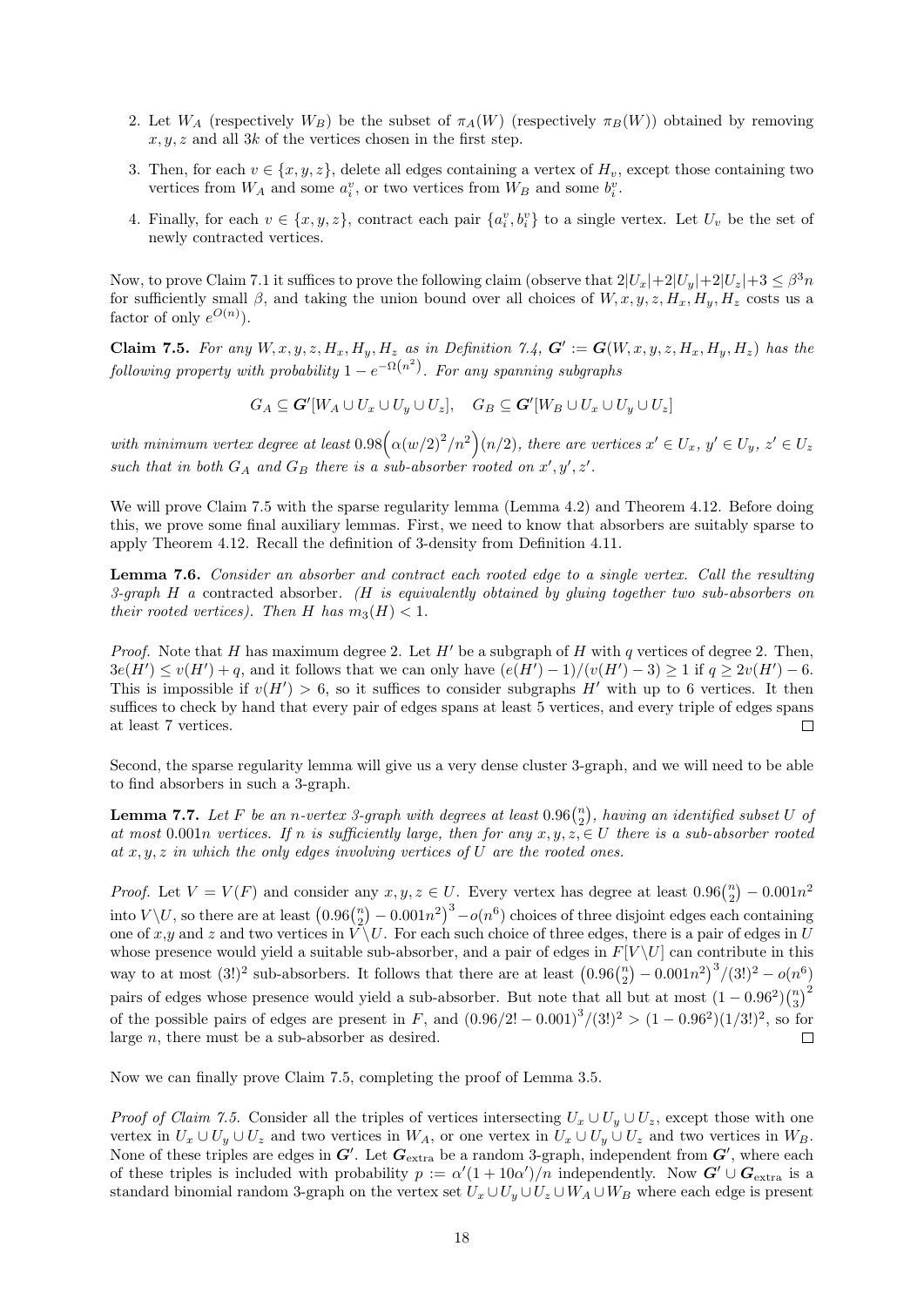with probability p. The only purpose of the edges in  $G_{\text{extra}}$  is to put us in the setting for [Theorem 4.12;](#page-10-1) we will not actually use these edges for anything.

Let H be a contracted absorber, as defined in [Lemma 7.6.](#page-17-1) By [Theorem 4.12](#page-10-1) there is  $\varepsilon > 0$  such that with probability  $1 - e^{-\Omega(n^2)}$  the random 3-graph  $G' \cup G_{\text{extra}}$  has the property that for any  $n' = \Omega(n)$  and any  $m \geq 0.001 p(n')^3$ , every subgraph  $G'' \subseteq G' \cup G_{\text{extra}}$  in  $\mathcal{G}(H, n', m, p, \varepsilon)$  has  $\#_H(G') > 0$ . Also, by the Chernoff bound (basically as in [Section 7.2\)](#page-14-1), G is  $(p, \beta)$ -upper-quasirandom with probability  $1-e^{-\Omega(n^2)}$ .

Assuming that the above two properties hold, apply [Lemmas 4.2](#page-7-1) and [4.6](#page-8-1) to  $G_A \cup G_B$  with regularity parameter  $\varepsilon > 0$  which is small even compared to  $\beta$ , and with  $t_0 \geq 1/\varepsilon$ , to obtain a partitioned tvertex cluster 3-graph R with threshold 0.001. Let  $\mathcal{U}_x, \mathcal{U}_y, \mathcal{U}_z, \mathcal{W}_A, \mathcal{W}_B$  be the sets of clusters fully contained in  $U_x, U_y, U_z, W_A, W_B$ . By [Lemma 4.8,](#page-9-0) in both  $\mathcal{R}_A := \mathcal{R}[\mathcal{W}_A \cup \mathcal{U}_x \cup \mathcal{U}_y \cup \mathcal{U}_z]$  and in in  $\mathcal{R}_B :=$  $\mathcal{R}[\mathcal{W}_B \cup \mathcal{U}_x \cup \mathcal{U}_y \cup \mathcal{U}_z]$ , all but  $\sqrt{\varepsilon t}$  vertices have degree at least  $0.97\binom{t/2}{2}$ . Delete at most  $2\sqrt{\varepsilon t}$  vertices to obtain induced subgraphs  $\mathcal{R}'_A$ ,  $\mathcal{R}'_B$  with minimum degree at least  $0.96\binom{t/2}{2}$ .

Now, fix clusters  $V_x \in \mathcal{U}_x, V_y \subseteq \mathcal{U}_y, V_z \subseteq \mathcal{U}_z$  which appear in both  $\mathcal{R}'_A, \mathcal{R}'_B$ , and apply [Lemma 7.7](#page-17-2) to  $\mathcal{R}'_A$  and to  $\mathcal{R}'_B$  to find sub-absorbers in the cluster graph rooted at  $V_x, V_y, V_z$ . These two sub-absorbers comprise a contracted absorber  $\mathcal A$  in  $\mathcal R$ , so the edges between the clusters in  $V(\mathcal A)$  give us a subgraph of  $G'$  in  $\mathcal{G}(H,n',m,p,\varepsilon)$ , for  $n' = n/t \geq n/T$  and  $m \geq 0.001p(n')^3$ . It follows that we can find a canonical copy of a contracted absorber  $H$ , giving us a sub-absorber in  $G_A$  and in  $G_B$  rooted on the same three vertices.  $\Box$ 

## <span id="page-18-0"></span>8 Concluding remarks

There are many interesting further directions of research regarding random Steiner triple systems. Most obviously, [Conjecture 1.1](#page-1-0) is still open, though we imagine that an exact result would be quite difficult to prove. Perhaps a good starting point would be the methods of Kühn and Osthus [\[30\]](#page-20-16), and Knox, Kühn and Osthus [\[25\]](#page-20-17) for perfectly packing Hamilton cycles in random graphs and random tournaments.

A second interesting direction is to study the discrepancy of random Steiner triple systems. Combining the ideas in [Section 7.2](#page-14-1) and [\[31,](#page-20-4) Section 5.1.2], we have essentially proved the following theorem bounding the discrepancy of a random Steiner triple system, which may be of independent interest.

**Theorem 8.1.** Let  $S$  be a uniformly random order-n Steiner triple system. Then  $S$  a.a.s. satisfies the following property. For every triple of vertex subsets X, Y, Z, we have  $e(X, Y, Z) = |X||Y||Z|/n + o(n^2)$ .

We remark that an analogous theorem for Latin squares (with a stronger error term) was proved by Kwan and Sudakov [\[32\]](#page-20-18). See also the related conjectures in [\[33\]](#page-20-19). It would be very interesting if one could substantially improve the error term  $o(n^2)$ ; we imagine the correct order of magnitude is  $O(\sqrt{|X||Y||Z|})$ , but a proof of this would require substantial new ideas.

Next, another interesting direction concerns containment and enumeration of subgraphs. Using [Theo](#page-10-1)[rem 4.12](#page-10-1) and the sparse regularity lemma [\(Lemma 4.2\)](#page-7-1) in combination with [Theorem 2.4](#page-3-1) and [Lemma 2.6,](#page-3-0) it is straightforward to prove the following result.

**Theorem 8.2.** Let H be a 3-graph with  $m_3(H) < 1$ . Then there is  $\xi = \xi(H) > 0$  such that a uniformly random  $\text{STS}(n)$  a.a.s. contains at least  $\xi n^{v(H)-e(H)}$  copies of H.

We imagine that actually the number of (labelled) copies of H should a.a.s. be  $(1 \pm o(1))n^{v(H)-e(H)}$ , but it is less obvious how to prove this. In particular, due to the "infamous upper tail" issue (see [\[16\]](#page-20-20)) and the fact that [Theorem 2.4](#page-3-1) only works with properties that hold with probability extremely close to 1, any kind of upper bound on subgraph counts would require new ideas. We also remark that a lower bound was proved by Simkin [\[42\]](#page-21-5) in the special case where H is a *Pasch configuration*, using ideas from [\[31\]](#page-20-4).

Another interesting question (also mentioned in [\[31\]](#page-20-4)) is whether a random Steiner triple system typically contains a Steiner triple subsystem on fewer vertices. McKay and Wanless [\[34\]](#page-20-21) proved that almost all Latin squares have many small Latin subsquares (see also [\[32\]](#page-20-18)), but it was conjectured by Quackenbush [\[38\]](#page-21-6) that most Steiner triple systems do not have proper subsystems. By comparison with a binomial random 3-graph, it seems likely that this conjecture is actually false, but it seems that substantial new ideas would be required to prove or disprove it.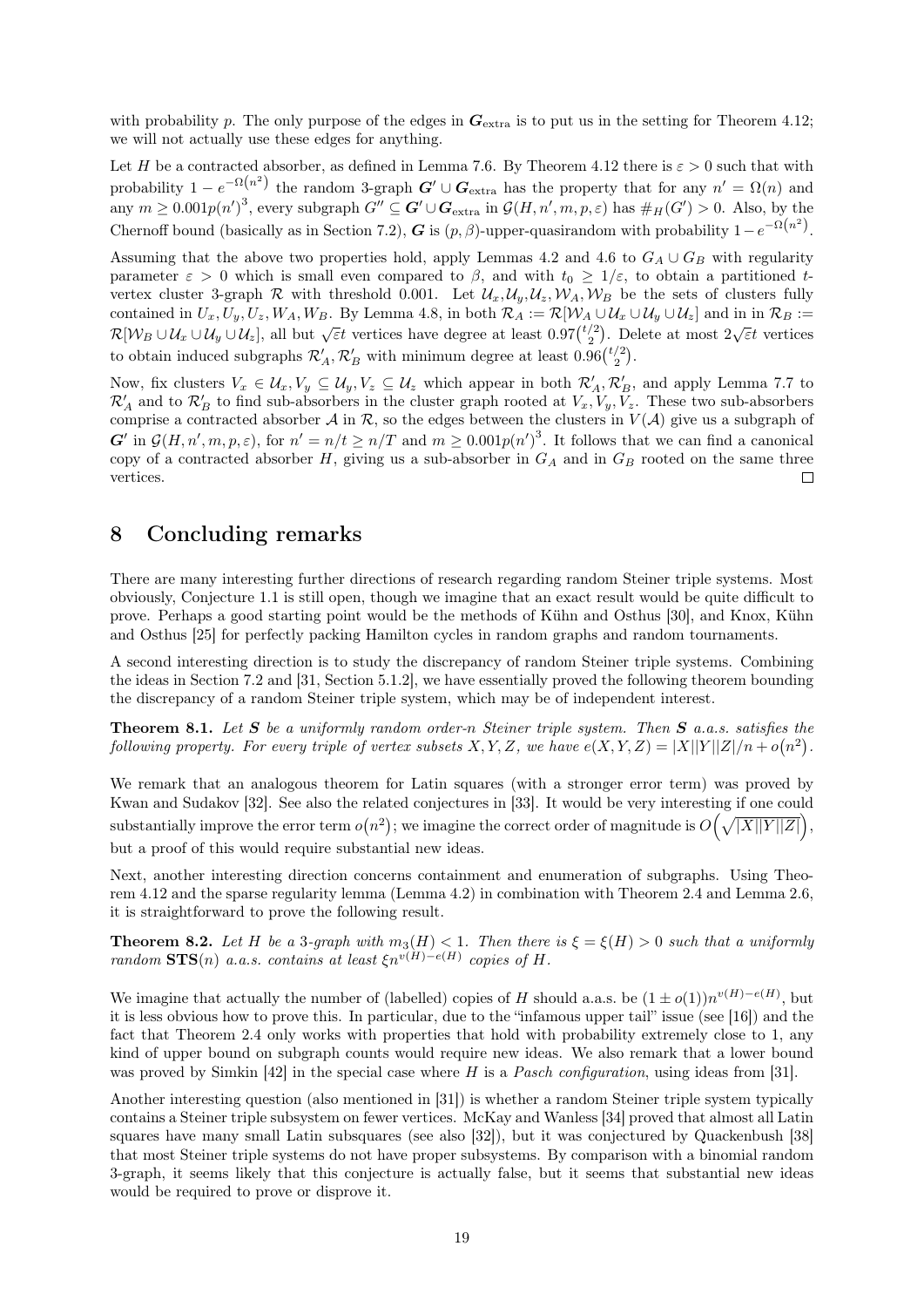Finally, one might try to generalise from Steiner triple systems to other classes of designs. It seems that the arguments in this paper should generalise in a straightforward fashion to Latin squares, proving that a random order-n Latin squares a.a.s. has  $n - o(n)$  disjoint transversals (see [\[31\]](#page-20-4) for a definition of Latin squares, a discussion of how the methods in [Section 2](#page-2-0) generalise to random Latin squares, and a discussion of the significance of transversals in Latin squares). It was actually conjectured by van Rees [\[43\]](#page-21-7) that a random order-n Latin square typically does not have a decomposition into n disjoint transversals, though Wanless and Webb [\[44\]](#page-21-8) observed that numerical observations seem more in line with the Latin squares analogue of [Conjecture 1.1.](#page-1-0)

Also, a  $(q, r, \lambda)$ -design  $(q > r)$  of order n is a q-uniform hypergraph on the vertex set [n] such that every r-set of vertices is included in exactly  $\lambda$  edges. A  $(q, r)$ -Steiner system is a  $(q, r, 1)$ -design (so, a Steiner triple system is a  $(3, 2, 1)$ -design or equivalently a  $(3, 2)$ -Steiner system, and a d-regular graph is a  $(2, 1, d)$ -design). We expect that it should be fairly routine to adapt the definition of an absorber in the obvious way to prove that almost all  $(q, r, \lambda)$ -designs have a decomposition of almost all their edges into perfect matchings. As for Steiner triple systems, a design is said to be resolvable if it admits a decomposition into perfect matchings, and the general problem of whether resolvable block designs exist was only very recently solved by Keevash [\[21\]](#page-20-22).

However, note that a 3-uniform perfect matching is actually a (3, 1)-Steiner system, so as a sweeping generalisation of [Conjecture 1.1](#page-1-0) we might ask for which  $r' \leq r$  and  $\lambda' \leq \lambda$  do  $(q, r, \lambda)$ -designs typically admit a decomposition into spanning  $(q, r', \lambda')$ -designs of the same order. We note that in the case of regular graphs a much stronger phenomenon occurs: there is a sense in which a random  $(d_1 + d_2)$ -regular graph is "asymptotically the same" as a random  $d_1$ -regular graph combined with a random  $d_2$ -regular graph (provided  $d_1 + d_2 > 2$ ; see [\[15,](#page-20-15) Section 9.5]).

Acknowledgements. We would like to thank the anonymous referee for their careful reading of the manuscript and their valuable comments.

### References

- <span id="page-19-2"></span>[1] N. Alon, J.-H. Kim, and J. Spencer, Nearly perfect matchings in regular simple hypergraphs, Israel J. Math. 100 (1997), 171–187.
- <span id="page-19-6"></span>[2] L. Babai, Almost all Steiner triple systems are asymmetric, Ann. Discrete Math. 7 (1980), 37–39, Topics on Steiner systems.
- [3] S. Boucheron, G. Lugosi, and P. Massart, Concentration inequalities: A nonasymptotic theory of independence, Oxford University Press, 2013.
- <span id="page-19-3"></span>[4] D. Bryant and D. Horsley, Steiner triple systems without parallel classes, SIAM J. Discrete Math. 29 (2015), no. 1, 693–696.
- <span id="page-19-5"></span>[5] P. J. Cameron, A generalisation of t-designs, Discrete Math. **309** (2009), no. 14, 4835–4842.
- <span id="page-19-0"></span>[6] A. Cayley, On the triadic arrangements of seven and fifteen things, Phil. Mag. (3), 37 (1850), 50–53.
- <span id="page-19-1"></span>[7] C. J. Colbourn and A. Rosa, *Triple systems*, Oxford University Press, 1999.
- <span id="page-19-9"></span>[8] D. Conlon, W. T. Gowers, W. Samotij, and M. Schacht, On the KLR conjecture in random graphs, Israel J. Math. 203 (2014), no. 1, 535–580.
- <span id="page-19-10"></span>[9] D. Conlon, H. Hàn, Y. Person, and M. Schacht, Weak quasi-randomness for uniform hypergraphs, Random Structures Algorithms 40 (2012), no. 1, 1–38.
- <span id="page-19-4"></span>[10] P. Erdős and A. Rényi, On random graphs. I, Publ. Math. Debrecen 6 (1959), 290–297.
- <span id="page-19-7"></span>[11] A. Ferber, G. Kronenberg, and E. Long, Packing, counting and covering Hamilton cycles in random directed graphs, Israel J. Math. 220 (2017), no. 1, 57–87.
- [12] D. A. Freedman, On tail probabilities for martingales, Ann. Probability 3 (1975), 100–118.
- <span id="page-19-8"></span>[13] A. Frieze and M. Krivelevich, Packing Hamilton cycles in random and pseudo-random hypergraphs, Random Structures & Algorithms 41, no. 1 (2012): 1–22.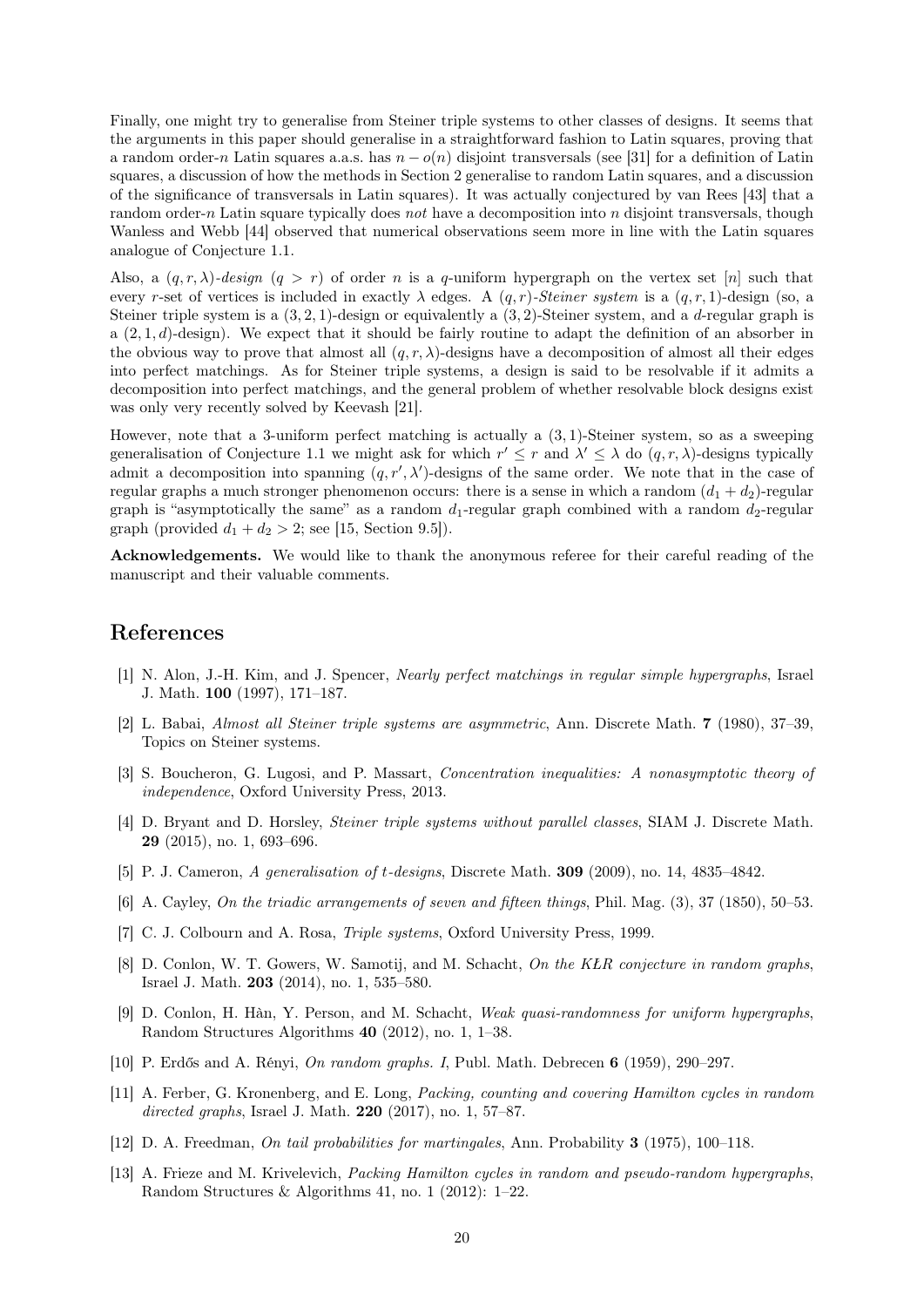- <span id="page-20-13"></span>[14] H. Hàn, Y. Person, and M. Schacht, On perfect matchings in uniform hypergraphs with large minimum vertex degree, SIAM J. Discrete Math. 23 (2009), no. 2, 732–748.
- <span id="page-20-15"></span>[15] S. Janson, T. Łuczak, and A. Ruciński, Random graphs, Cambridge University Press, 2000.
- <span id="page-20-20"></span>[16] S. Janson and A. Ruciński, The infamous upper tail, Random Structures Algorithms 20 (2002), no. 3, 317–342, Probabilistic methods in combinatorial optimization.
- <span id="page-20-8"></span>[17] A. Johansson, J. Kahn, and V. Vu, *Factors in random graphs*, Random Structures Algorithms 33 (2008), no. 1, 1–28.
- <span id="page-20-7"></span>[18] R. M. Karp, Reducibility among combinatorial problems, Complexity of Computer Computations, (1972), 85–103.
- <span id="page-20-3"></span>[19] P. Keevash, The existence of designs, arXiv preprint arXiv:1401.3665 (2014).
- <span id="page-20-9"></span>[20] P. Keevash, Counting designs, J. Eur. Math. Soc. (JEMS) 20 (2018), no. 4, 903–927.
- <span id="page-20-22"></span>[21] P. Keevash, The existence of designs II, arXiv preprint arXiv:1802.05900 (2018).
- [22] P. Keevash and R. Mycroft, A geometric theory for hypergraph matching, Mem. Amer. Math. Soc. 233 (2015), no. 1098.
- <span id="page-20-1"></span>[23] T.P. Kirkman, On a Problem in Combinations, The Cambridge and Dublin Mathematical Journal, Macmillan, Barclay, and Macmillan, II: (1847) 191–204
- <span id="page-20-0"></span>[24] T.P. Kirkman, Query VI., Lady's and Gentleman's Diary (1850) 48.
- <span id="page-20-17"></span>[25] F. Knox, D. Kühn, and D. Osthus, Edge-disjoint Hamilton cycles in random graphs, Random Structures Algorithms 46 (2015), no. 3, 397–445.
- <span id="page-20-12"></span>[26] Y. Kohayakawa, T. Łuczak, and V. Rödl, On  $K^4$ -free subgraphs of random graphs, Combinatorica 17 (1997), no. 2, 173–213.
- <span id="page-20-10"></span>[27] Y. Kohayakawa and V. Rödl, Szemerédi's regularity lemma and quasi-randomness, Recent advances in algorithms and combinatorics, CMS Books Math./Ouvrages Math. SMC, vol. 11, Springer, New York, 2003, pp. 289–351.
- <span id="page-20-11"></span>[28] Y. Kohayakawa, B. Nagle, V. Rödl, and M. Schacht, Weak hypergraph regularity and linear hypergraphs, J. Combin. Theory Ser. B 100 (2010), no. 2, 151–160.
- <span id="page-20-6"></span>[29] M. Krivelevich, B. Sudakov, V. H. Vu, and N. C. Wormald, Random regular graphs of high degree, Random Structures Algorithms 18 (2001), no. 4, 346–363.
- <span id="page-20-16"></span>[30] D. Kühn and D. Osthus, Hamilton decompositions of regular expanders: a proof of Kelly's conjecture for large tournaments, Adv. Math.  $237$  (2013), 62-146.
- <span id="page-20-4"></span>[31] M. Kwan, Almost all Steiner triple systems have perfect matchings, arXiv preprint arXiv:1611.02246 (2016).
- <span id="page-20-18"></span>[32] M. Kwan and B. Sudakov, Intercalates and discrepancy in random Latin squares, Random Structures Algorithms 52 (2018), no. 2, 181–196.
- <span id="page-20-19"></span>[33] N. Linial and Z. Luria, Discrepancy of high-dimensional permutations, Discrete Anal. (2016), Paper No. 11, 8.
- <span id="page-20-21"></span>[34] B. D. McKay and I. M. Wanless, Most Latin squares have many subsquares, J. Combin. Theory Ser. A 86 (1999), no. 2, 322–347.
- <span id="page-20-14"></span>[35] R. Montgomery, Embedding bounded degree spanning trees in random graphs, arXiv preprint arXiv:1405.6559 (2014).
- <span id="page-20-5"></span>[36] P. Morris, Random Steiner triple systems, Master's thesis. Freie Universität Berlin., 2017.
- <span id="page-20-2"></span>[37] N. Pippenger and J. Spencer, Asymptotic behavior of the chromatic index for hypergraphs, J. Combin. Theory Ser. A 51 (1989), no. 1, 24–42.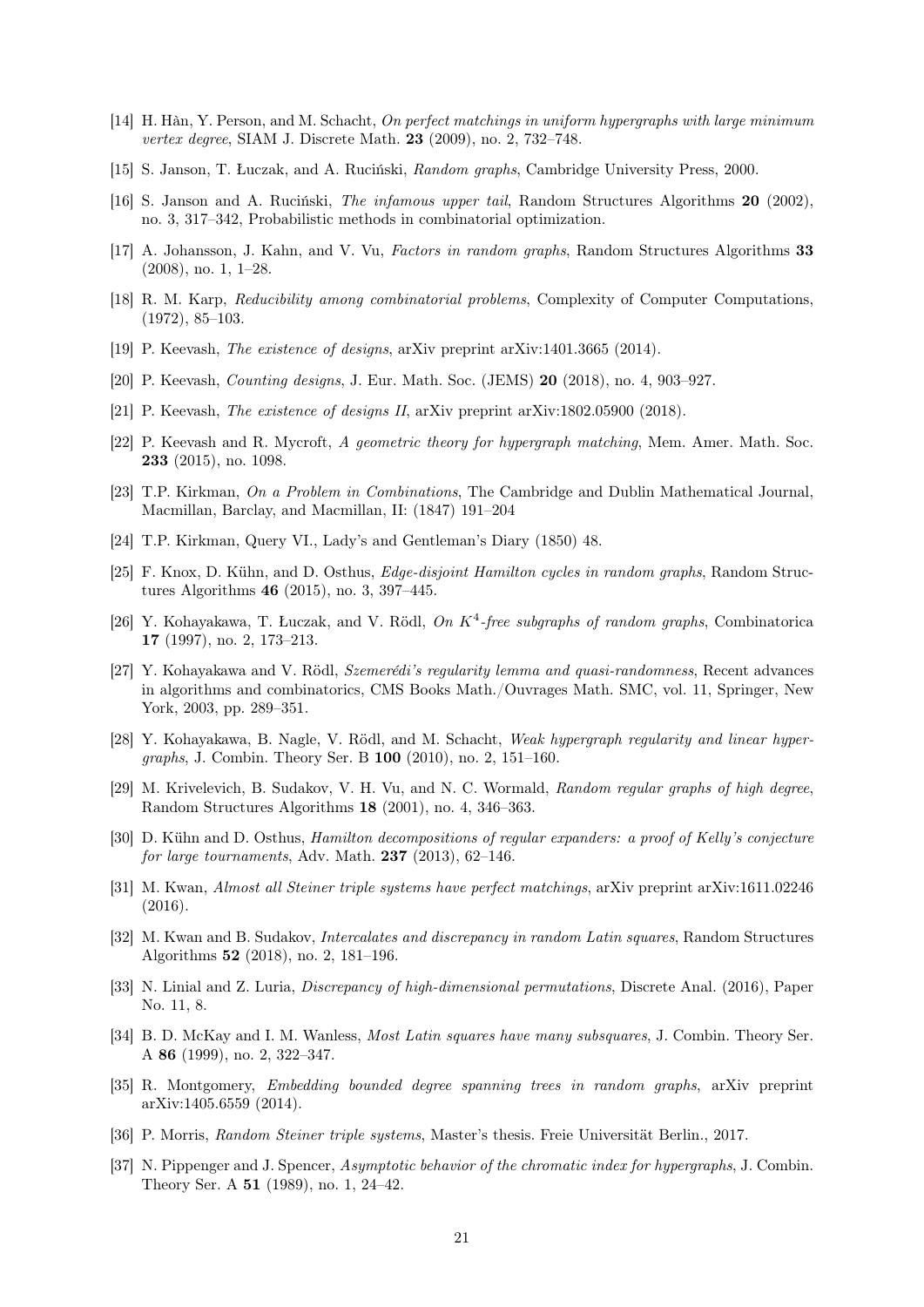- <span id="page-21-6"></span>[38] R. W. Quackenbush, Algebraic speculations about Steiner systems, Ann. Discrete Math. 7 (1980), 25–35, Topics on Steiner systems.
- <span id="page-21-0"></span>[39] D. K. Ray-Chaudhuri and R. M. Wilson, Solution of Kirkman's schoolgirl problem, Combinatorics (Proc. Sympos. Pure Math., Vol. XIX, Univ. California, Los Angeles, Calif., 1968), Amer. Math. Soc., Providence, R.I., 1971, pp. 187–203.
- <span id="page-21-1"></span>[40] V. Rödl, On a packing and covering problem, European J. Combin. 6 (1985), no. 1, 69–78.
- <span id="page-21-4"></span>[41] V. Rödl, A. Ruciński, and E. Szemerédi, An approximate Dirac-type theorem for k-uniform hypergraphs, Combinatorica 28, no. 2 (2008): 229–260.
- <span id="page-21-5"></span>[42] M. Simkin, Methods for analyzing random designs, lecture notes: IIAS special day on combinatorial design theory, http://math.huji.ac.il/~[michaels/files/papers/pasch\\_in\\_sts.pdf](http://math.huji.ac.il/~michaels/files/papers/pasch_in_sts.pdf). 2018.
- <span id="page-21-7"></span>[43] G. H. J. van Rees, Subsquares and transversals in Latin squares, Ars Combin. 29 (1990), no. B, 193–204, Twelfth British Combinatorial Conference (Norwich, 1989).
- <span id="page-21-8"></span>[44] I. M. Wanless and B. S. Webb, The existence of Latin squares without orthogonal mates, Des. Codes Cryptogr. 40 (2006), no. 1, 131–135.
- <span id="page-21-3"></span>[45] L. Warnke, On the method of typical bounded differences, Combin. Probab. Comput. 25 (2016), no. 2, 269–299.

# <span id="page-21-2"></span>A Adapting the proof of the KŁR Conjecture to linear hypergraphs

In their paper [\[8\]](#page-19-9) on the KŁR conjecture for graphs, Conlon, Gowers, Samotij and Schacht explictly mentioned that their methods should extend to hypergraphs, and that the generalisation should be particularly simple in the case of linear hypergraphs. Actually, the generalisation is so simple that we can describe in this short appendix exactly what changes to make to their proof of their Theorem 1.6 (i) (appearing in Section 2 of their paper), to turn it into a proof of [Theorem 4.12.](#page-10-1) All theorem/lemma/section references are with respect to [\[8\]](#page-19-9), unless noted otherwise.

- Change the notation " $G(H)$ " to " $\#_H(G)$ " (we changed this notation to avoid confusion with other notation in the paper).
- Change every instance of "graph" to "r-graph" and every instance of "bipartite graph" to "r-partite r-graph".
- Change every instance of " $m_2$ " to " $m_r$ ".
- Change every instance of " $n^{2}$ " to " $n^{r}$ ", every instance of " $n^{v(H)-2}$ " to " $n^{v(H)-r}$ ", and every instance of " $N^{2}$ " to " $N^{r}$ ".
- The definition of  $(\varepsilon, d)$ -lower-regularity preceding the statement of Theorem 2.1 should be changed in the obvious way: an r-partite r-graph between sets  $V_1, \ldots, V_r$  is  $(\varepsilon, d)$ -lower-regular if, for every  $V'_1 \subseteq V_1, \ldots, V'_r \subseteq V_r$  with  $|V'_i| \geq \varepsilon |V_i|$ , the density  $d(V'_1, \ldots, V'_r)$  of edges between  $V'_1, \ldots, V'_r$ satisfies  $d(V'_1, \ldots, V'_r) \geq d$ .
- In the statement of Theorem 2.1, change "let  $H$  be an arbitrary graph" to "let  $H$  be an arbitrary linear r-graph".
- At the beginning of the deduction of Theorem 1.6 (i) from Theorem 2.1, change the observation " $m_2(H) \geq 1$ " to " $m_r(H) \geq 1/(r-1)$ ".
- In the second displayed equation in the proof of Theorem 1.6 (i), change " $e_{G_{N,p}}(W_i, W_j) \geq 2pn^2$ for some  $ij \in E(H)$ " to " $e_{G_{N,p}}(W_{i_1}, \ldots, W_{i_r}) \ge 2pn^r$  for some  $\{i_1, \ldots, i_r\} \in E(H)$ ".
- A one-sided counting lemma is presented without proof as Lemma 2.4. The corresponding generalisation for linear hypergraphs (with "every graph  $H$ " replaced with "every linear r-graph  $H$ ") follows from essentially the same proof as [\[28,](#page-20-11) Lemma 10] (see also [\[9,](#page-19-10) Lemma 22]).